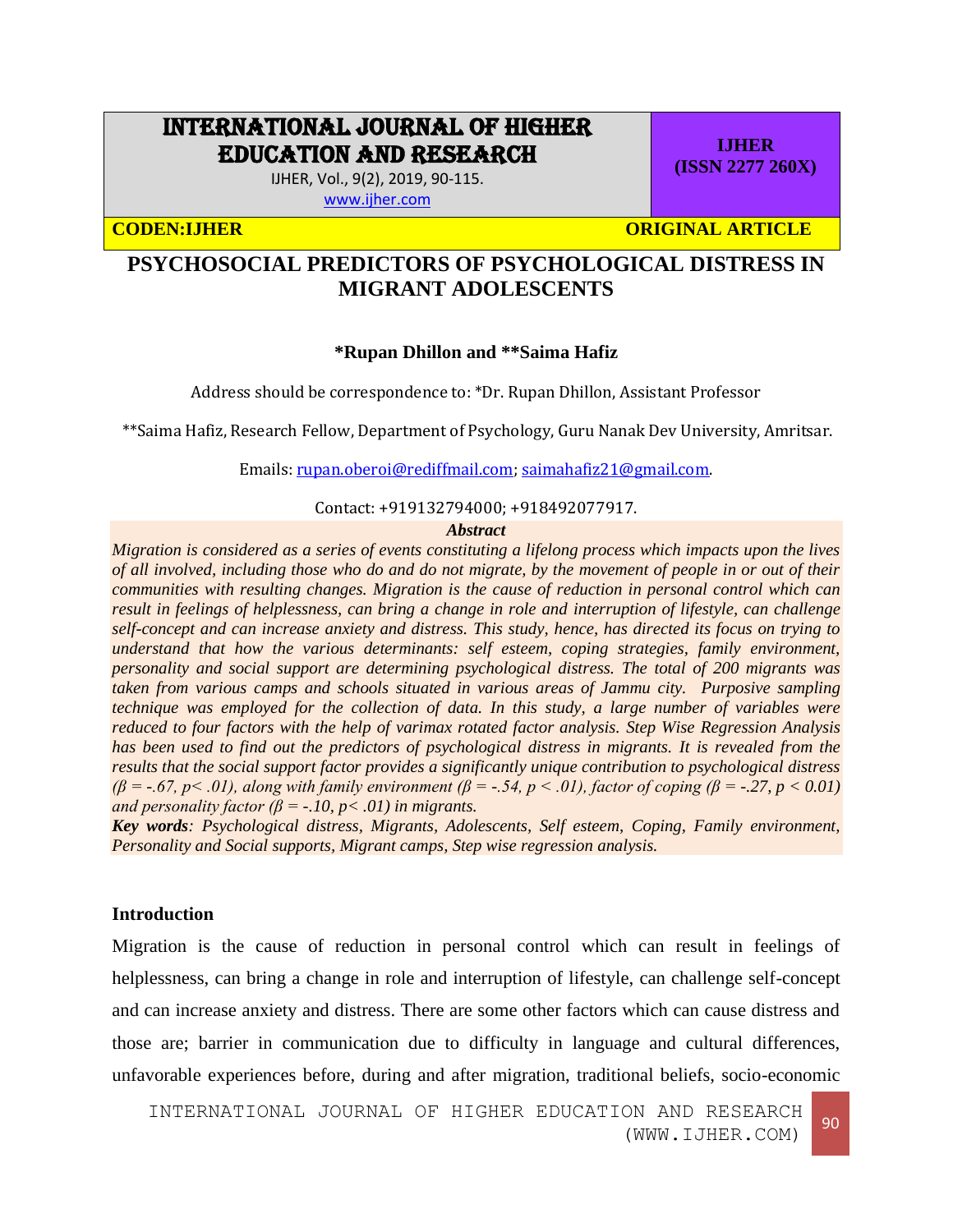status of the family, un-favorable family environment and maladaptive coping strategies utilized in order to overcome distress.

Migration has four associated factors. The first condition is initiated with the place of origin. Secondly, there are factors which trigger the movement from their actual place or country. Thirdly, there are resources which affect the host environment of a migrant. Lastly, there is a wide array of factors that characterize the move. The mental health of migrants is greatly influenced by the post migration stressors which require the attention of researchers in recognizing the role of environment in the context of various factors associated with migration. The post migration difficulty is associated with various challenges faced by them.

Several post- migration stressors pose a great threat to the well being of migrants, out of which limited access to healthcare, worries about family members left behind, unemployment, low self esteem and isolation disturb the mental balance of migrants. These factors can be regarded as predictors of psychological distress in migrants (Silove *et al*., 1998).

In India, the patterns of migration have been changed due to socio cultural, economic, political and legal factors. As the industrialization took place, people started to migrate in large numbers. This migration is usually from villages to towns. The dislocations are of short distances. Migration is also more predominant among the population of lower socio economic status.

In this study, Kashmiri migrants have been the focus. The historical perspective of this migration is that the Kashmiri pandits were forcefully asked to leave their home place. Migration of Kashmiri pandits is called a forced one and it came in to being in 1990. An act of mobilization had occurred some 22 years back in 1990 in the Kashmir valley which enforced the existence of Kashmiri pandits to leave their homeland. The whole scenario of migration remained stressful for Kashmiri pandits under different conditions. The journey which had started in 1990 was influenced by post migration stressors. Singh *et al*. (2015) have stated that forced migration has made the migrants psychologically and physically unstable. Migration has led to marked changes in their life style, family structure and relationships. Their inability to cope with the ongoing family disturbances have caused disharmony which is responsible for distress. The student community has also suffered from the feelings of alienation and hopelessness.

## **Lazarus and Folkman's Psychosocial Stress model**

INTERNATIONAL JOURNAL OF HIGHER EDUCATION AND RESEARCH (WWW.IJHER.COM)<sup>91</sup>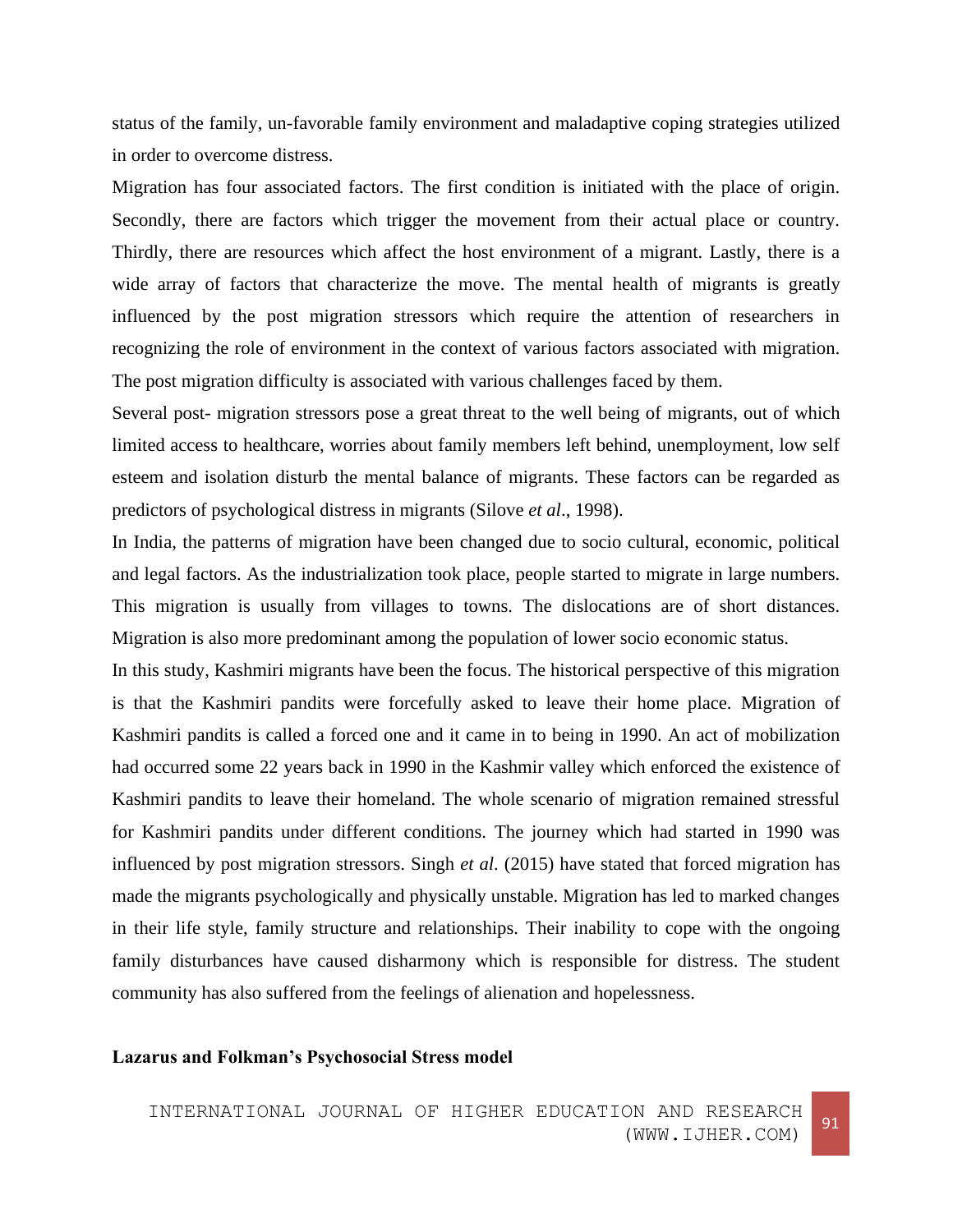Lazarus and Folkman (1984) define "stress as a particular relationship between the person and the environment that is appraised by the person as taxing or exceeding his or her resources and endangering his or her well being". Stress is viewed as a condition or feeling experienced when individuals perceive that they cannot adequately deal with the demands being placed on them or with threats to their well being. The model draws on Lazarus Stress Theory (1966) which states that the confrontation between the individual and a stressor i.e. the relationship between the individual and the environment has the potential to result in conflict and stress. An individual who is confronted with a stressor appraises, i.e. undertakes an assessment of the situation. Lazarus distinguishes between primary and secondary appraisal; primary appraisal being the individual's judgment whether or not the stressor poses a serious threat and secondary appraisal being the evaluation of one's own capabilities, external support and coping options. Lazarus assumes that appraisal as the cognitive process preceding coping not only influences the inner state of the individual but also influences the process of coping, adjustment and adaptation and is therefore the most significant element in the adjustment process.

In this psychosocial model, an emphasis is placed on psychological resources and social resources. The adaptive coping strategies come in the category of psychological resources and supportive personal relationships fall in the category of social resources. The key point in this model is cognitive appraisal. The individual has to make sense of his own world. An understanding of individual differences in appraisal is particularly important when examining responses to similar stressors among persons with similar level of resources. In simple words, it means, that if we keep the resources and demands relatively constant, subjective or intra-psychic factors assume importance in understanding the stress process.

But on the other hand, when we examine stress among populations with greater levels of variation in their access to environmental resources or in the types of stressors they are exposed to, then the importance of subjective factors diminishes. For refugees, it is likely that objective factors in their lives (e.g. family separation, legal status, permission to work, accommodation conditions) will on the whole play more significant role in shaping their psychological well being as compared voluntary migrants. These objective factors become more salient than the intra psychic factors.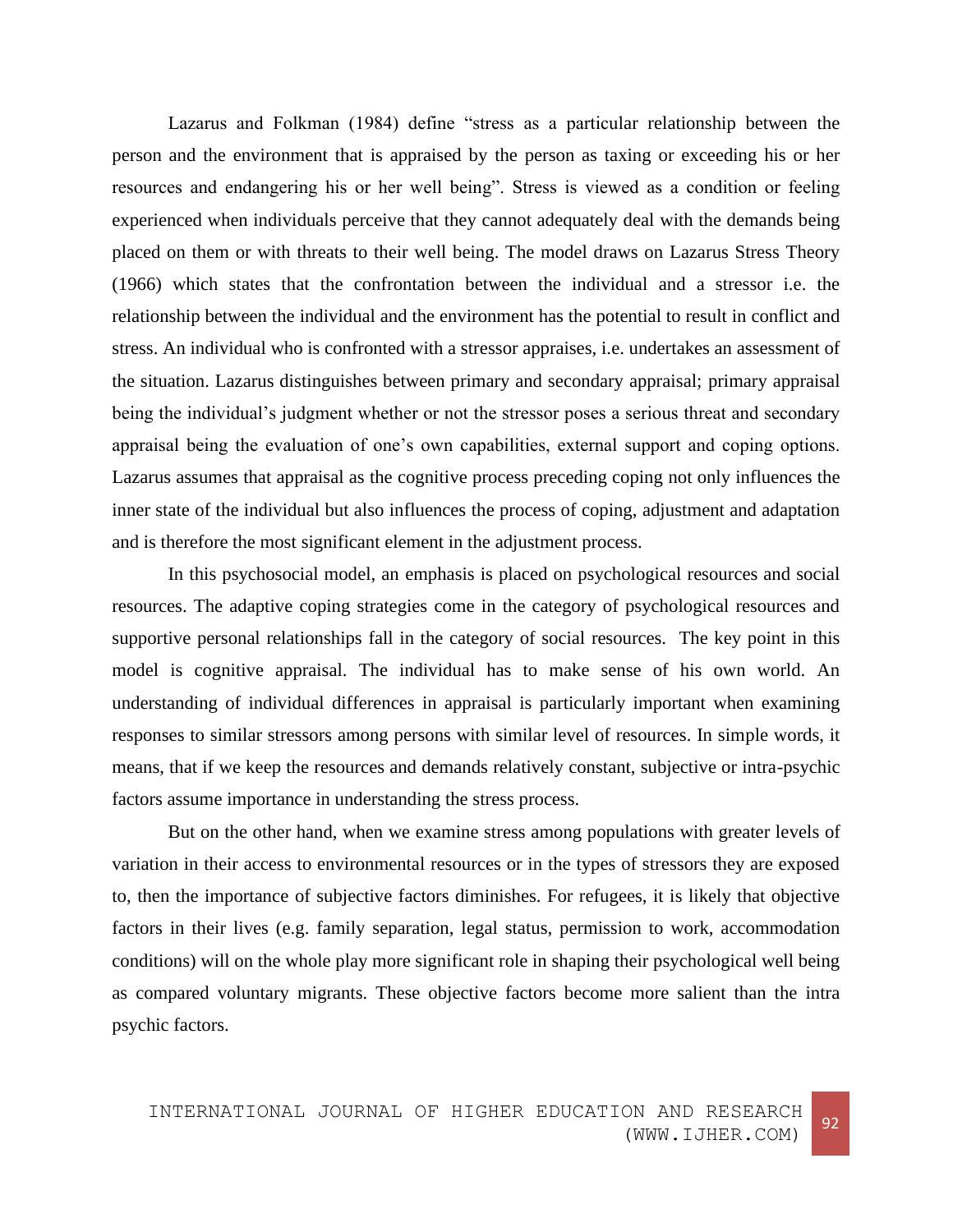This model enters the stress process at the point where the individual is already engaged in a potentially stressful transaction with his environment. It can be stated here that this model focuses more on the appraisal process and the coping strategies or responses an individual adopts as opposed to the more objective factors of the distribution of resources or demands in society. If the stressful impact of a demand ultimately depends on the individual's perceptions and coping ability, then the responsibility for failure to manage such a situation lies within the individual.

Studies have shown that stress alone cannot lead to depression. Other conditions such as inadequate cognitive appraisal or inadequate social resources are also the additional factors that contribute to the stress to lead to an illness. Social resources represent the individuals' social network and social support, which can be mobilized to deal with a stressful situation and may mediate stress-related outcomes.

Moving is considered as a stressful event because it disturbs the equilibrium between the mover and his environment. Stress Process Model by Pearlin (1989) and Thoits (1995) tries to explain the link between exposure to stressor and depression. Migration is a stressor which negatively affects the well being of migrants. The applicability of the model to migration comes predominantly from studies conducted in the West (Beiser, 1999). Also, this model has been used widely for the studies of voluntary and involuntary migration.

 The major tenet of this model is how exposure to stressors translates in to depression. Migration is a single stressor as it uproots people from their homes and leaves them in an unfamiliar environment. It demands challenging social, economic and psychological adjustments. Such conditions not only affect mental well being directly but also leads to chronic strains in other spheres of life. Involuntary migration will also be influenced by expectations and attitudes.

Sood and Bakshi (2014) studied the quality of life of aged Kashmiri migrants in Jammu and opined that low quality of life was found among aged Kashmiri migrants. There are a number of studies which make it clear that migration and psychological problems like depression and anxiety are related to each other (Bhugra, 2004; Ryan, Dooley and Benson, 2008). It is documented that migration weakens the structural and cultural chains and involves abuse, exploitation, emotional problems and psychological distress (Chari et al., 2003). It is a transition of complex processes that results in mental health issues (Blair, 2000).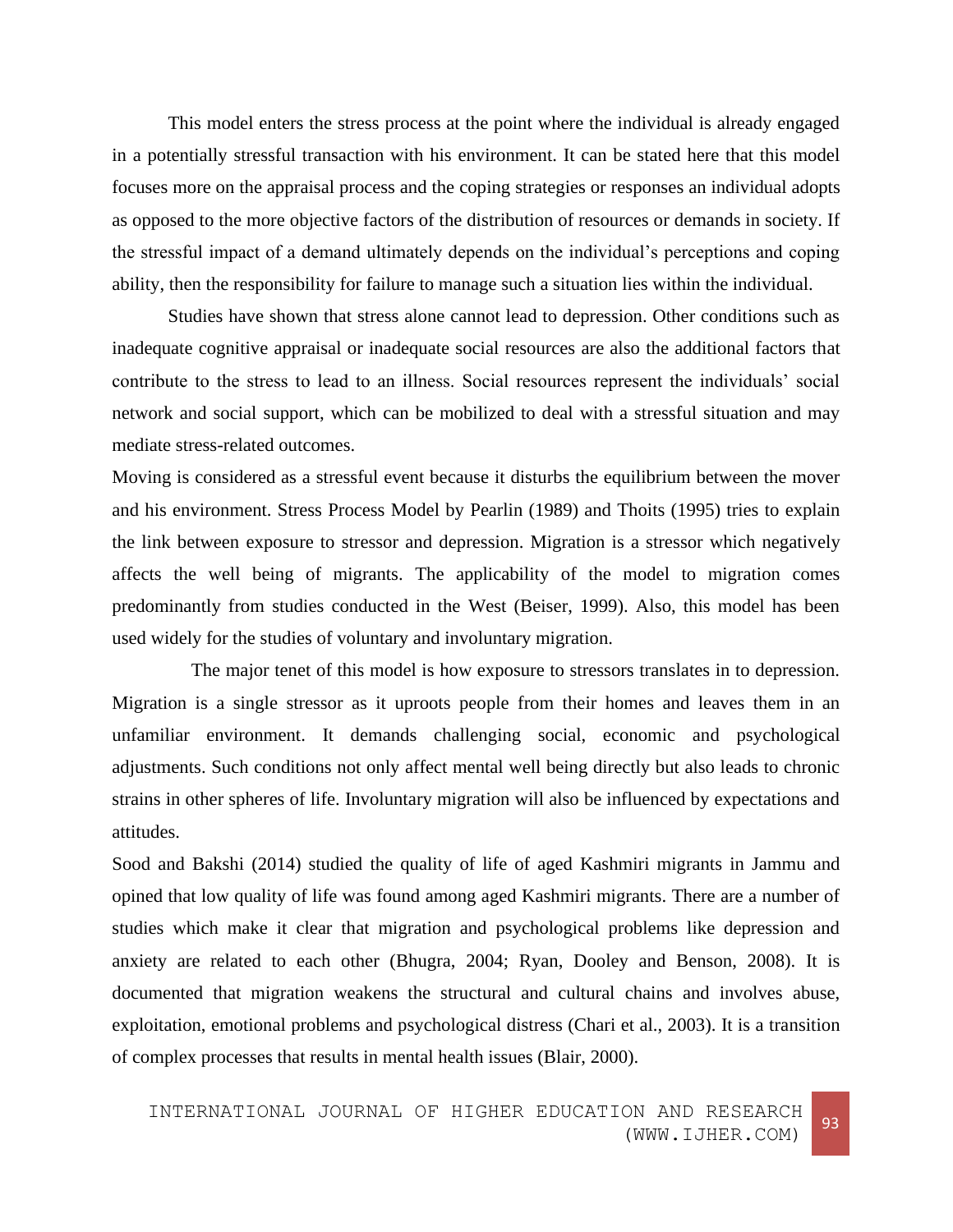## **Objectives**

Post migration is associated with adjustment to new environment. The capability to respond to the unfavorable circumstances makes one more prone to such psychological disturbances after migration (Van Tilburg et al., 1996). The role of pre migration factors such as personality, type of migration, persecution, and post migration factors, such as bereavement, culture shock, a gap between prior expectancies and current achievements, feeling of dejection in the host community are some of the factors which are responsible for psychological problems in migrants. Keeping in mind the existing literature an effort is made to study the various psychosocial predictors of psychological distress. There can be many social reasons that can cause distress in migrants but this study is focusing more on the psychological variables and is trying to understand which variable holds more importance in the life of the adolescent migrants in the current scenario. The main objective of the study is to examine the self esteem, dimensions of coping, family environment, personality and social support as predictors of psychological distress in migrant adolescents. These variables have been chosen keeping in mind the theoretical rationale of the study and the existing review of literature and hence is an effort in similar direction as the review.

#### **Hypotheses**

The psychosocial variables of self esteem, coping, family environment, personality and social support will be significant predictors of psychological distress in migrant adolescents.

- (a) There will be a significant negative relationship between self esteem and psychological distress.
- (b) There will be a significant positive relationship of coping strategies i.e. self control, distancing and escape avoidance with psychological distress.
- (c) There will be a significant negative relationship of coping strategies i.e. seeking social support, planful problem solving, accepting responsibility, positive reappraisal and confrontive coping with psychological distress.
- (d) There will be a significant positive relationship between conflict and control with psychological distress.
- (e) There will be a significant negative relationship between cohesion, expressiveness, independence, achievement orientation, intellectual cultural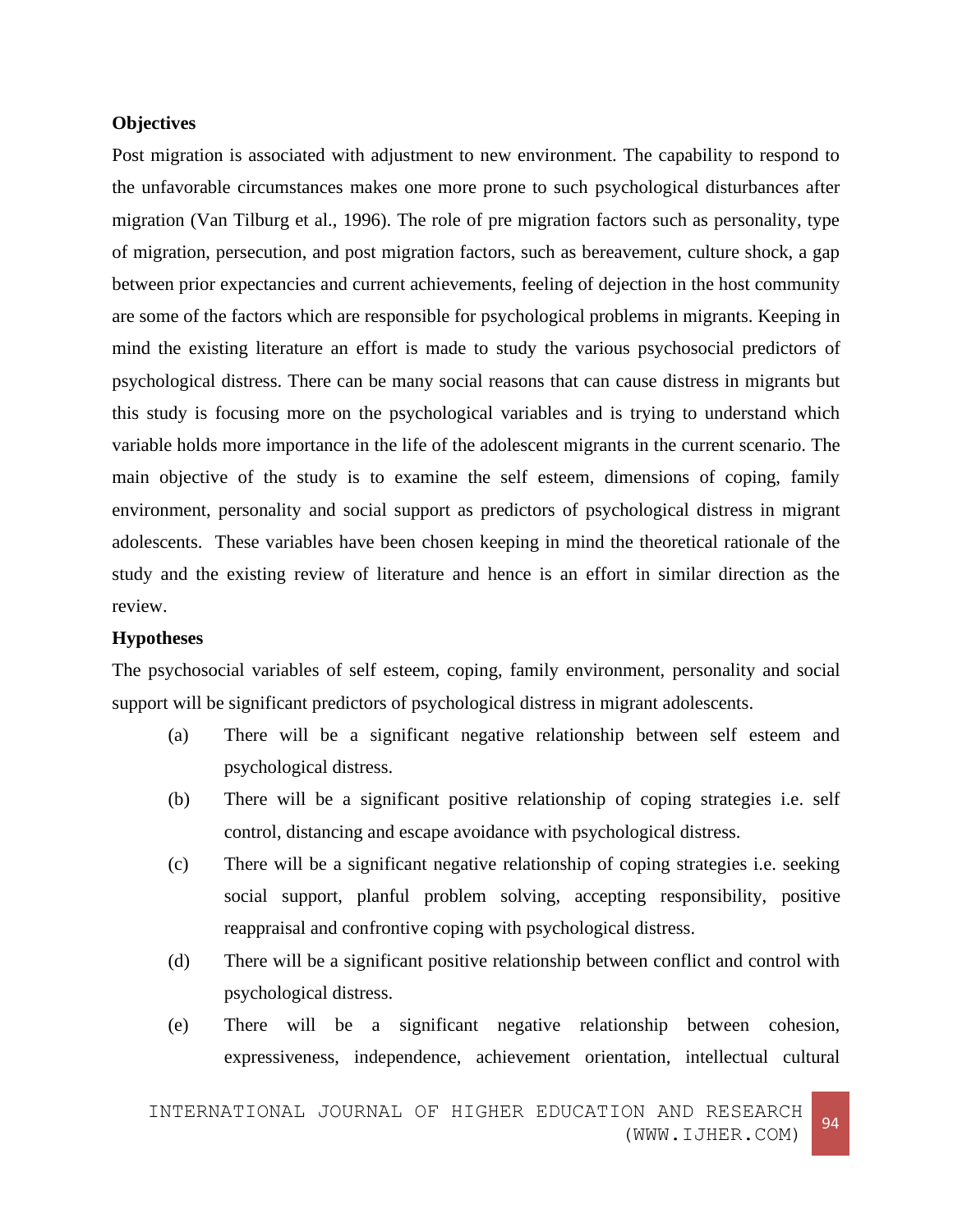orientation, active recreational orientation, moral religious emphasis and organization with psychological distress.

- (f) There will be significant positive relationship of neuroticism with psychological distress.
- (g) There will be significant negative relationship of extraversion, openness to experiences, agreeableness and conscientiousness with psychological distress.
- (h) There will be significant negative relationship of appraisal support, belonging support, esteem support and tangible support with psychological distress.

## **Methodology**

## **Sample**

A total number of 200 participants were taken for the study. The age group of 14-19 years is considered for the sample. The migrants are taken from the schools situated in the migrant camps. These camps are installed for the migrants at the time of migration and some were newly constructed after some years of migration. The camps are situated in Muthi, Jagti, Purkhoo, Nagrota, and Bantalab. The sampling technique employed in the case of migrants is purposive sampling. They were told about the confidentiality of data.

#### **Measures**

### **General Health Questionnaire- 12 (GHQ-12) (Goldberg and Williams, 1988)**

GHQ-12 is a good predictor of psychological distress. It has been used most extensively as a screening instrument for the assessment of common mental disorders and can also be used as measure of psychological well being. The scale consists of 12 items. Every individual have to respond on a likert four-point scale. The high the score, the higher is the psychological distress. This instrument contains two broader areas: - the inability to carry out normal functions and the appearance of distress and to assess the well-being in a person.

## **Rosenberg Self Esteem Scale (RSES) (Rosenberg, 1965)**

This is a 10 item scale which contains both positive and negative feelings about the self. The responses of the respondent can be recorded on a 4 point likert scale which is arranged from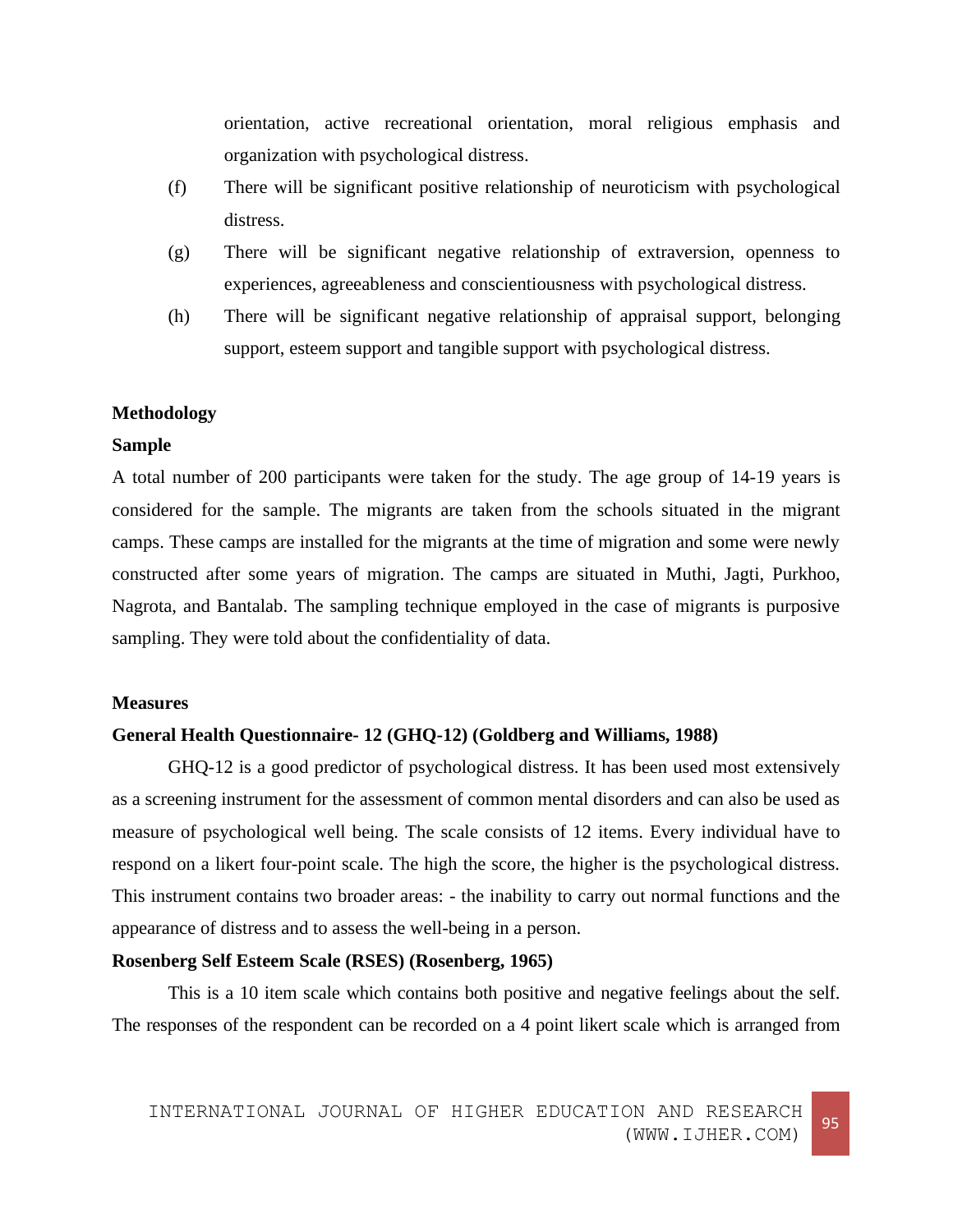strongly agree to strongly disagree. Higher score indicates high self esteem. It is a good measure of the assessment of level of self esteem among individuals.

#### **Ways of Coping Questionnaire (WAYS) (Folkman and Lazarus, 1988)**

The measure of coping strategies can be used to recognize the thoughts and actions of an individual. It is a 66 item scale which measures eight types of coping processes i.e. confrontive coping, distancing, self controlling, seeking social support, accepting responsibility, escape avoidance, planful problem solving and positive reappraisal. The items are further scaled as emotion focused and problem focused coping. Each item is rated on a 4 point likert scale which indicates the usability of each strategy at the times of stress. It varies from (0) does not apply or not used to used a great deal (3).

## **Family Environment Scale (FES) (Moos and Moos, 1986)**

It is designed to measure social and environmental characteristics of families (Moos and Moos, 1986). It is a 90 item scale which measures factors like cohesion, expressiveness, conflict, independence, achievement orientation, intellectual cultural orientation, active recreational orientation, moral-religious emphasis, organization and control. There are three dimensions of family environment scale: relationship dimension i.e. cohesion, expressiveness, conflict, personal growth i.e. independence, achievement orientation, intellectual cultural orientation, active recreational orientation and moral religious emphasis and system maintenance i.e. organization and control. The answer is recorded on yes or no format.

#### **Neo Five Factor Inventory (NEO-FFI) (Costa and McCrae, 1992)**

It is constructed by Costa and McCrare (1992) which is used to evaluate personality traits of an individual. The NEO –FFI is a short form of the Revised NEO Personality Inventory. This assesses five dimensions of personality, that is neuroticism (N), extraversion (E), agreeableness (A), openness (O) and conscientiousness (C). Scoring key can be used to get the format of scores for each item. After adding the responses on each dimension, it provides total score of specific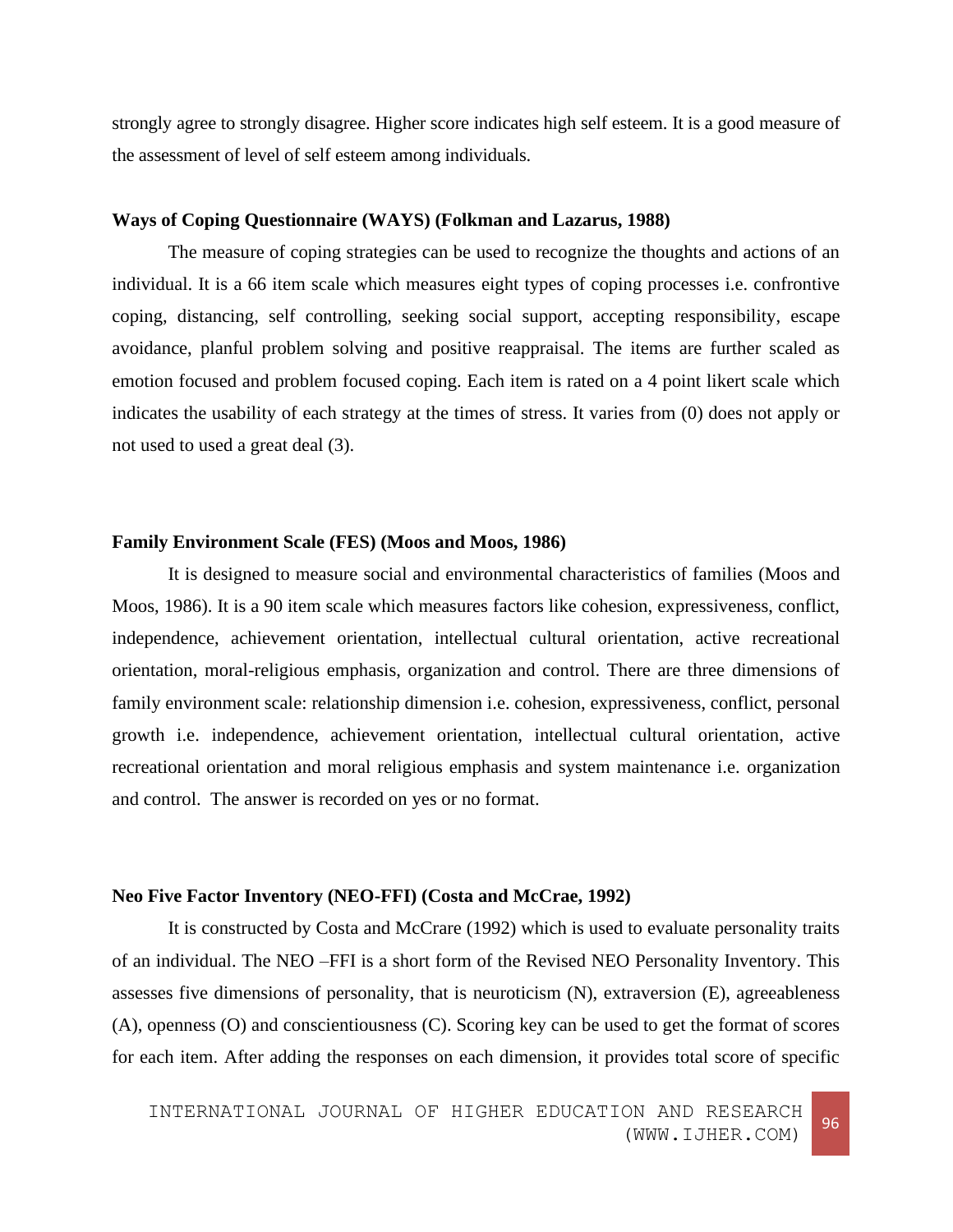trait. Accordingly, overall score varies from 12 to 60. The scale has 60 items classify the personality in to five components namely neuroticism, extraversion, openness, agreeableness and conscientiousness.

## **Interpersonal Support Evaluation List (ISEL) (Cohen and Hoberman, 1983)**

The scale is a self report measure of social functioning. It is a 40 item scale and is diverged in to four sub scales i.e. appraisal supports, belonging support, esteem support and tangible support. There are 10 items in each scale. The score ranges from 0-3 for each item. The participants are rated on a 4 point likert scale vary from definitely true to definitely false. The subjects are supposed to give their responses on the basis of how truly or falsely they perceive was each item representing their current situation of stress. The split half reliability is .79 for appraisal support, 0.84 for belonging support, 0.74 for esteem support and finally for tangible support it is 0.82.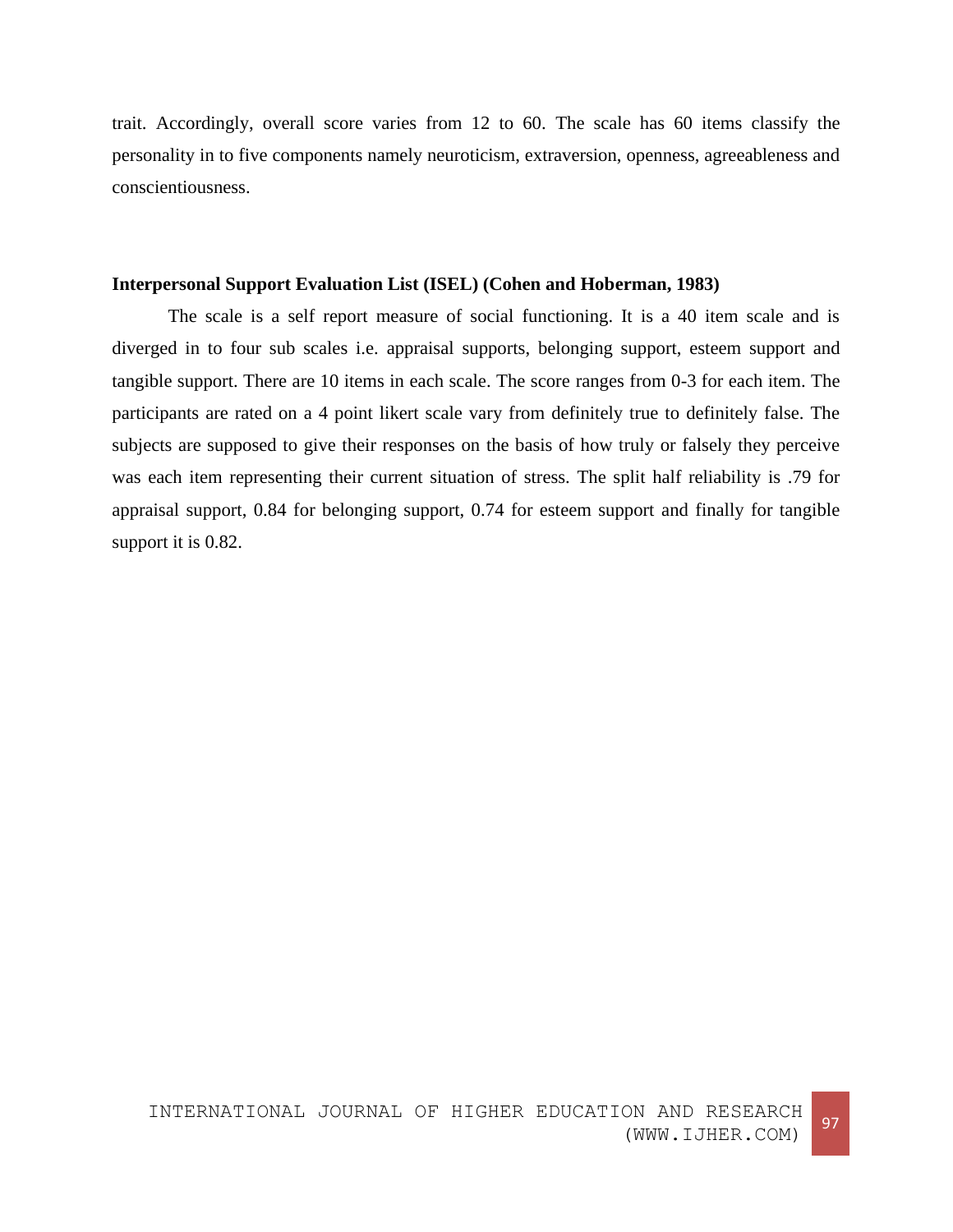## **Results and Discussion**

| Table 1: Varimax Rotated Factor Matrix for Migrant Adolescents of Age Group 14-19 Years (N = |  |
|----------------------------------------------------------------------------------------------|--|
| 200)                                                                                         |  |

| <b>Variables</b>                  |                  | h <sup>2</sup> |        |          |     |
|-----------------------------------|------------------|----------------|--------|----------|-----|
|                                   | $F-I$            | $F - II$       | F-III  | $F - IV$ |     |
| Self esteem                       | .54              |                | .65    |          | .84 |
| Confrontive coping                | .41              | .82            |        |          | .86 |
| Distancing                        |                  | .43            | .75    |          | .82 |
| Self control                      |                  | .88            |        |          | .88 |
| Seeking social support            |                  | .84            |        |          | .88 |
| Accepting responsibility          |                  | .78            |        |          | .79 |
| Escape avoidance                  |                  | .86            |        |          | .87 |
| Planful problem solving           |                  | .83            |        |          | .85 |
| Positive reappraisal              |                  | .84            |        |          | .83 |
| Cohesion                          | .82              |                |        |          | .79 |
| Expressiveness                    | .81              |                |        |          | .74 |
| Conflict                          | $-.75$           |                |        |          | .85 |
| Independence                      | .82              |                |        |          | .85 |
| Achievement orientation           | .77              |                |        |          | .83 |
| Intellectual cultural orientation | .82              |                |        |          | .79 |
| Active recreational orientation   | $\overline{.77}$ |                |        |          | .74 |
| Moral religious emphasis          | .77              |                |        |          | .78 |
| Organization                      | .81              |                |        |          | .81 |
| Control                           | .74              |                |        |          | .65 |
| Neuroticism                       |                  |                | $-.81$ |          | .79 |
| Extraversion                      | .65              |                | .43    |          | .74 |
| Openness                          | .60              |                |        | .43      | .74 |
| Agreeableness                     | .40              |                |        | .83      | .89 |
| Conscientiousness                 |                  |                |        | .82      | .88 |
| Appraisal support                 |                  |                | .93    |          | .88 |
| Belonging support                 |                  |                | .90    |          | .85 |
| Self esteem support               |                  |                | .87    |          | .78 |
| Tangible support                  |                  |                | .85    |          | .75 |
| <b>Eigen value</b>                | 8.66             | 6.44           | 5.53   | 2.08     |     |
| % of Variance                     | 30.9             | 23.0           | 19.7   | 7.42     |     |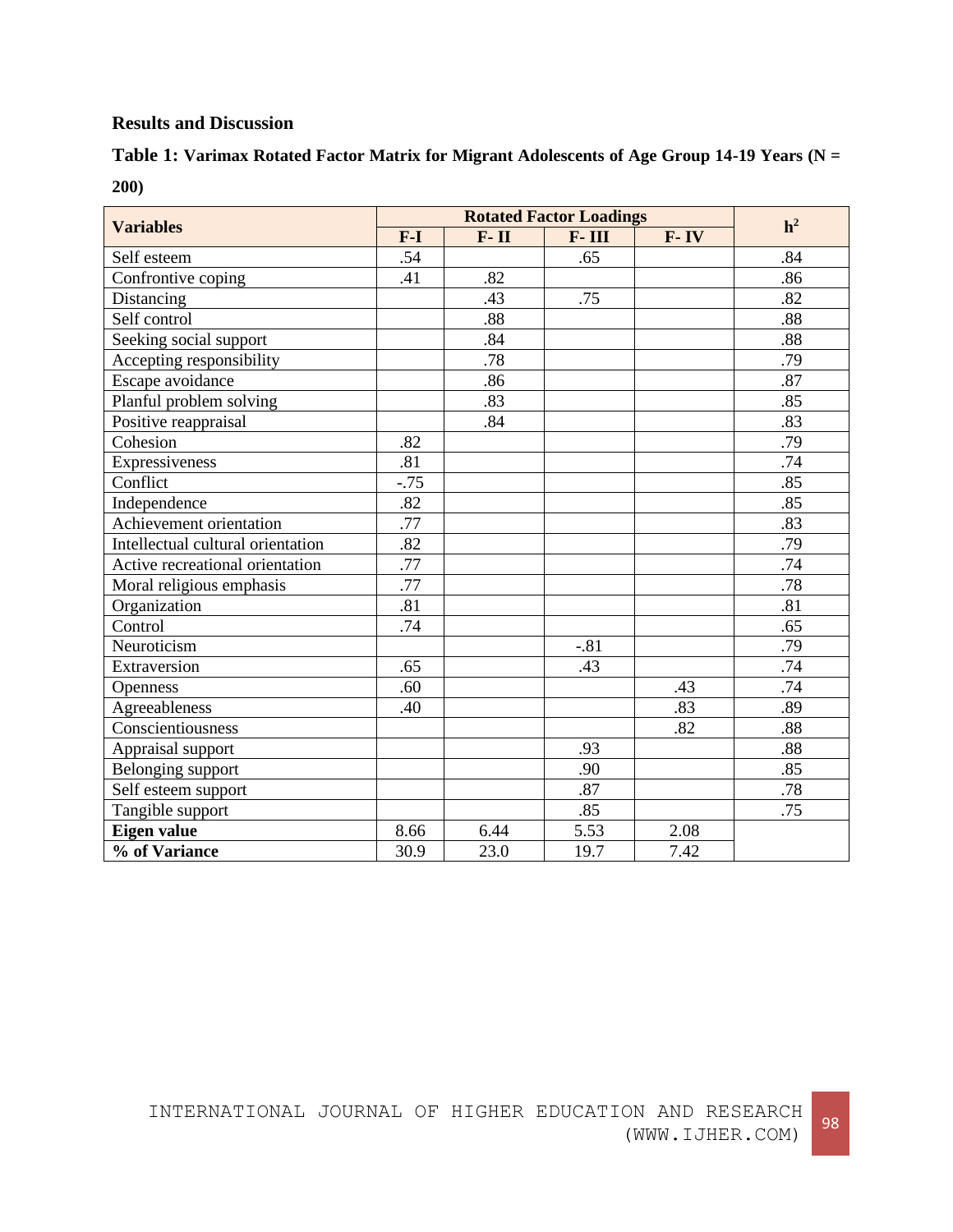## **Table 2**

## **Step Wise Regression Analysis for Migrant Adolescents of Age Group 14-19 Years (N= 200)**

| <b>Model</b>                         | R    | <b>Adjusted R</b><br>$\bf{R}$<br>square<br>square |      | F      | Sig. |
|--------------------------------------|------|---------------------------------------------------|------|--------|------|
| <b>Social Support Factor</b>         | .665 | .442                                              | .43  | 156.97 | .01  |
| S.S; Family Environment              | .857 | .735                                              | .732 | 273.24 | .01  |
| S.S. F.E. Factor of Coping           | .898 | .807                                              | .804 | 273.55 | .01  |
| S.S., F.E., F.C., Personality Factor | .904 | .818                                              | .812 | 218.79 | .01  |

## **Model Summary**

Table 1 shows us the factor analytic structure of a large number of variables reduced to a few factors. In this study, a large number of variables were reduced to four factors by applying varimax rotated factor analysis. The significant loadings were taken above the cut off point of .40 in accordance with the data. After obtaining these four factors which are named as social support factor, family environment factor, factor of coping and personality factor, the data was further subjected to step wise regression analysis.

Table 2 shows us the regression coefficients for the sample of migrants. It provides us with Model Summary table representing the values of R,  $R^2$  and adjusted  $R^2$  which determine how well a regression model fits the data. R column represents the value of the multiple correlation coefficients. R can be considered as one of the measure of the quality of the prediction of the dependent variable. A value of 0.90 indicates a good level of prediction. R Square is the proportion of variance in the dependent variable that can be explained by the independent variables. R square column depicts that the predictors show a variance of 81.8 %. The F value shows that the predictors statistically significantly predict the criterion variable i.e. psychological distress,  $F(4, 95) = 218.79$ ,  $p < .01$ .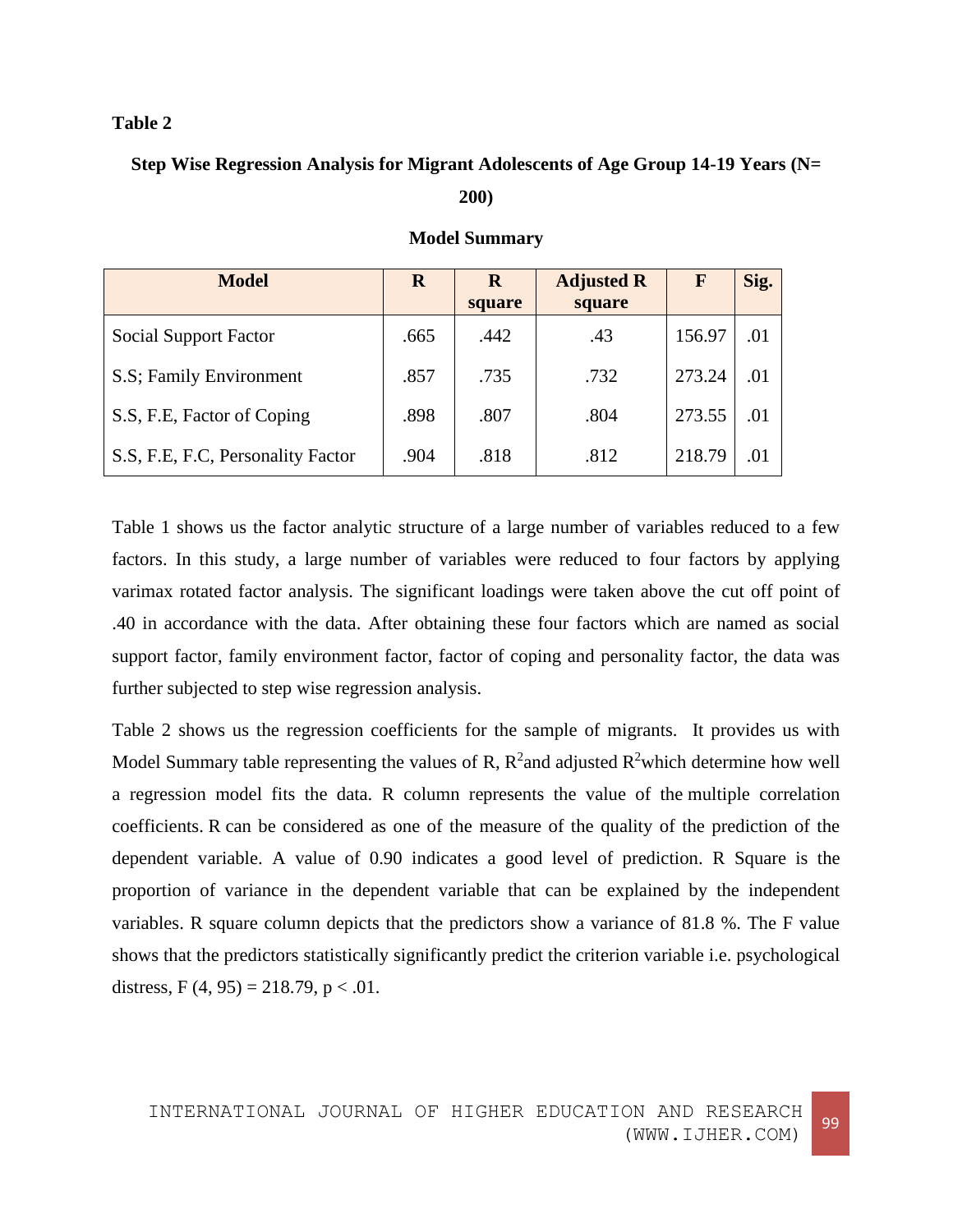#### **Table 3**

| <b>Unstandardized</b> | <b>Standardized</b> | $\mathbf{t}$ | Sig. | <b>Collinearity</b> |            |
|-----------------------|---------------------|--------------|------|---------------------|------------|
| coefficient B         | coefficient         |              |      | <b>statistics</b>   |            |
|                       | <b>Beta</b>         |              |      | <b>Tolerance</b>    | <b>VIF</b> |
| 24.79                 |                     | 145.6        | .01  | 1.00                | 1.00       |
| $-3.71$               | $-.67$              | $-21.8$      | .01  | 1.00                | 1.00       |
| $-3.02$               | $-.54$              | $-17.7$      | .01  | 1.00                | 1.00       |
| $-1.50$               | $-.27$              | $-8.79$      | .01  | 1.00                | 1.00       |
| $-.57$                | $-.10$              | $-3.37$      | .01  | 1.00                | 1.00       |
|                       |                     |              |      |                     |            |

**Coefficients of Regression for Migrant Adolescents of Age Group 14-19 Years (N= 200)**

**p < 3.96 significant at 0.05.**

## **p < 6.96 significant at 0.01.**

Table no. 3 shows unstandardized coefficients  $(B)$  and standardized coefficients  $(\beta)$ . The various factors obtained have either a positive or a negative association with psychological distress. Social support factor, family environment, factor of coping and personality factor show an inverse relationship with psychological distress. The multi-co-linearity statistics shows the values of variance inflation factor which tells us about linear relationship of one predictor variable with other predictors and the tolerance value which is the inverse of VIF. The table value shows that there is no multi-co-linearity between the predictors by using factor scores. The factor of social support provides a significantly unique contribution to psychological distress ( $\beta$  = -.67, p < .01), along with family environment ( $\beta$  = -.54, p < .01), factor of coping ( $\beta$  = -.27, p < 0.01) and personality factor ( $\beta$  = -.10, p < .01) in migrants.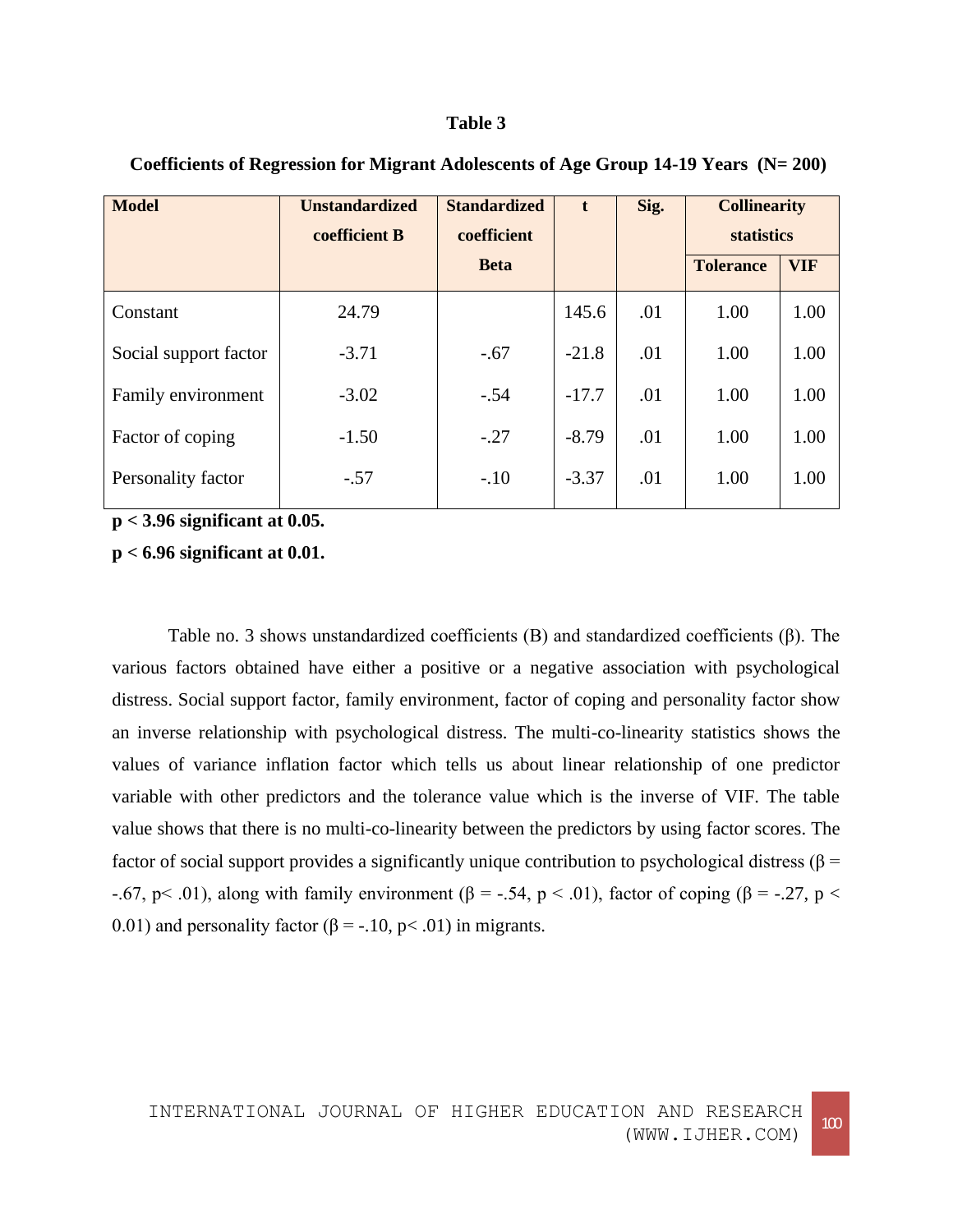#### **Social Support Factor**

A perusal of the table 3 shows that **social support factor has attained the highest regression coefficient**  $(\beta = -.67, p < .01)$ . This factor has the most significant predictor as social support and shows that social support predicts psychological distress among migrant adolescents. It can be said that social support and its dimensions are important predictors of psychological distress. Having a good social support network can reduce the negative impact of stressors which otherwise would lead to psychological distress. Social support is getting support in terms of emotional or instrumental from the social structure.

The results indicate that adolescents who find social support in their environment have lower distress. It is stated that social support has a positive effect on mental health which promotes the sense of stability and self worth (Aneshensel, 1992).

Social support is considered as an effective coping resource especially for the migrants when the social networks that earlier existed are no longer available. The four dimensions of social support i.e. appraisal support, belonging support, esteem support and tangible support significantly contribute to reducing psychological distress. The adolescents who perceive availability of someone to talk to about personal problems or to do things with or have help in terms of material aid will have less feelings of psychological distress.

It is stated in the review that emotional support for migrants is an intervention strategy to normalize their state of being (Bartkeviciene and Raudeliunaite, 2013) and lack of emotional support, esteem support, informational support, instrumental support affects the mental health of migrants (Drogendijk *et al*., 2011). Furthermore, it can be added that poor social support and economic conditions are important predictors of mental health in immigrants (Syed *et al*., 2006). The psychosocial environment in terms of low social support and lack of control over life events in a new society results in high rates of psychological symptoms in migrants (Mallett *et al*., 2002; Silveira and Ebrahim, 1998). Hence, it can be said that social support has come to be the most important predictor of psychological distress. The distress in migrants can be reduced by providing them an effective support.

In this factor, distancing has come out as an important predictor for predicting psychological distress. Distancing is an emotion focused coping strategy. In our study, it is

INTERNATIONAL JOURNAL OF HIGHER EDUCATION AND RESEARCH (WWW.IJHER.COM) <sup>101</sup>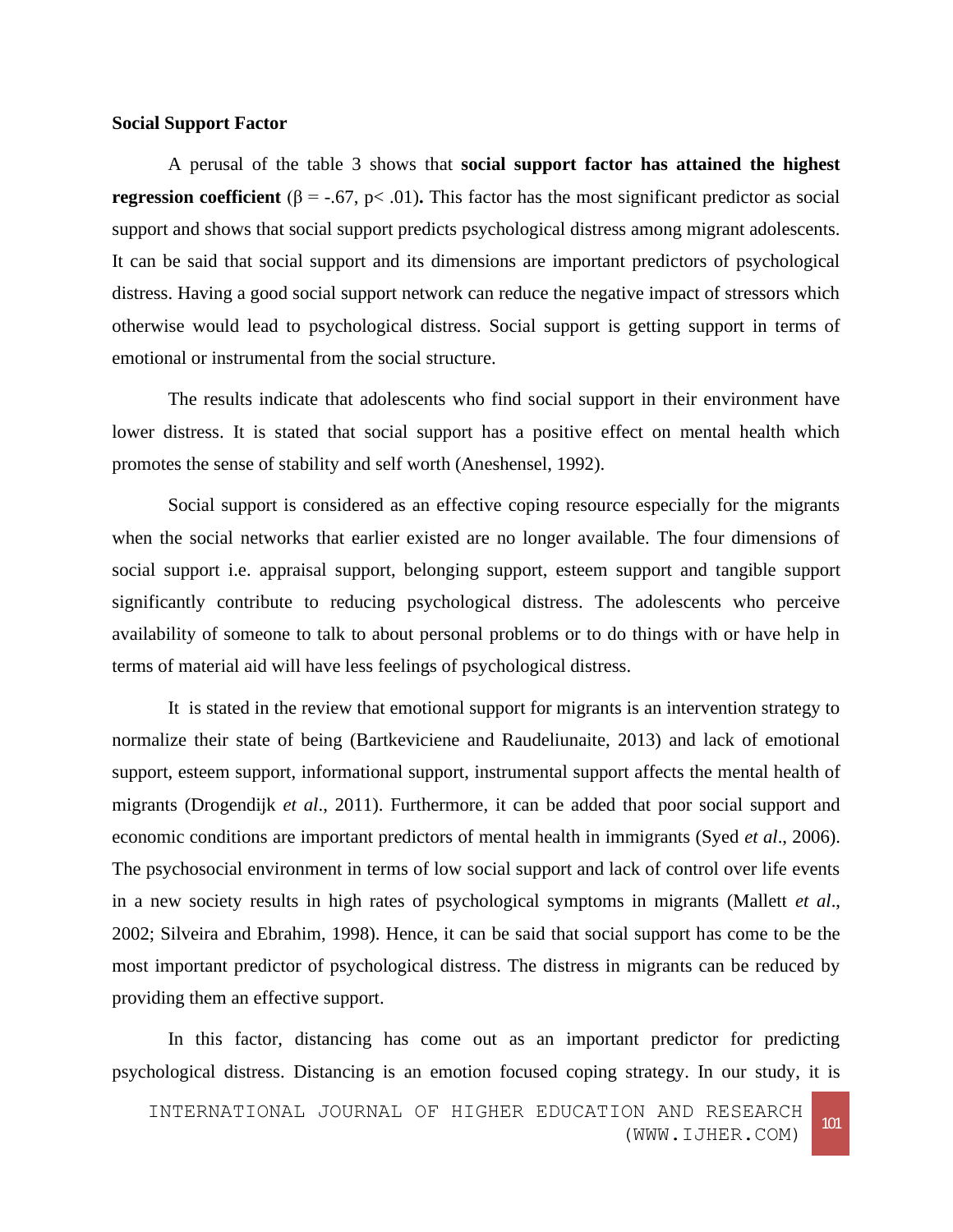showing a negative association with distress which may suggest that migrants distance themselves from people and situations and resort to the using of this strategy to cope with their situations. A study by Khawaja (2007) has stated that emotion and avoidant coping is significantly related with psychological distress in Muslim migrants.

Further on, self esteem is also contributing to the prediction of psychological distress. It has a negative relationship with psychological distress. Self esteem is the self worth of an individual. It is the confidence in total aspects of human activity. Adolescents who have high self esteem will have lower psychological distress. Having high self esteem is a sort of coping resource that neutralizes the effect of stress on psychological distress (Pearlin and Schooler, 1978; Thoits, 1994). However, those who lack this psychological resource can have negative imbalances in healthy life. Hence, self esteem is another important aspect of psychological distress in migrant adolescents.

There are two personality variables which are part of this factor. These variables are neuroticism and extraversion. Extraversion has a negative relationship and neuroticism has a positive relationship with psychological distress. The results show that more are the neurotic tendencies in the adolescents more will be inclination to psychological distress. On the other hand, extraverted individuals will have less psychological distress. Personality traits are of important concern in experiencing psychological distress. The way we get affected by the distress is influenced by our personality which determines our behavior. Neuroticism is characterized with tendencies to experience negative affect and emotional instability. On the other hand, extraversion is a tendency to have disposition towards energetic activity and sociability. Extraverts are able to cope with every day stressors, seek social support that helps them to deal with stress; they are very assertive to positive affect. That is why they are able to deal with distress effectively. Lack of such personality characteristics makes the migrants more psychologically imbalanced.

It is stated that individuals high on neuroticism and low on extraversion are less inclined to have a good psychological wellbeing. These are important in understanding the adaptive nature of individual and therefore influence the tendency of migrant's adjustment in the host country (Mobarakeh *et al*., 2015). Adolescent with high neurotic personality traits are anxious,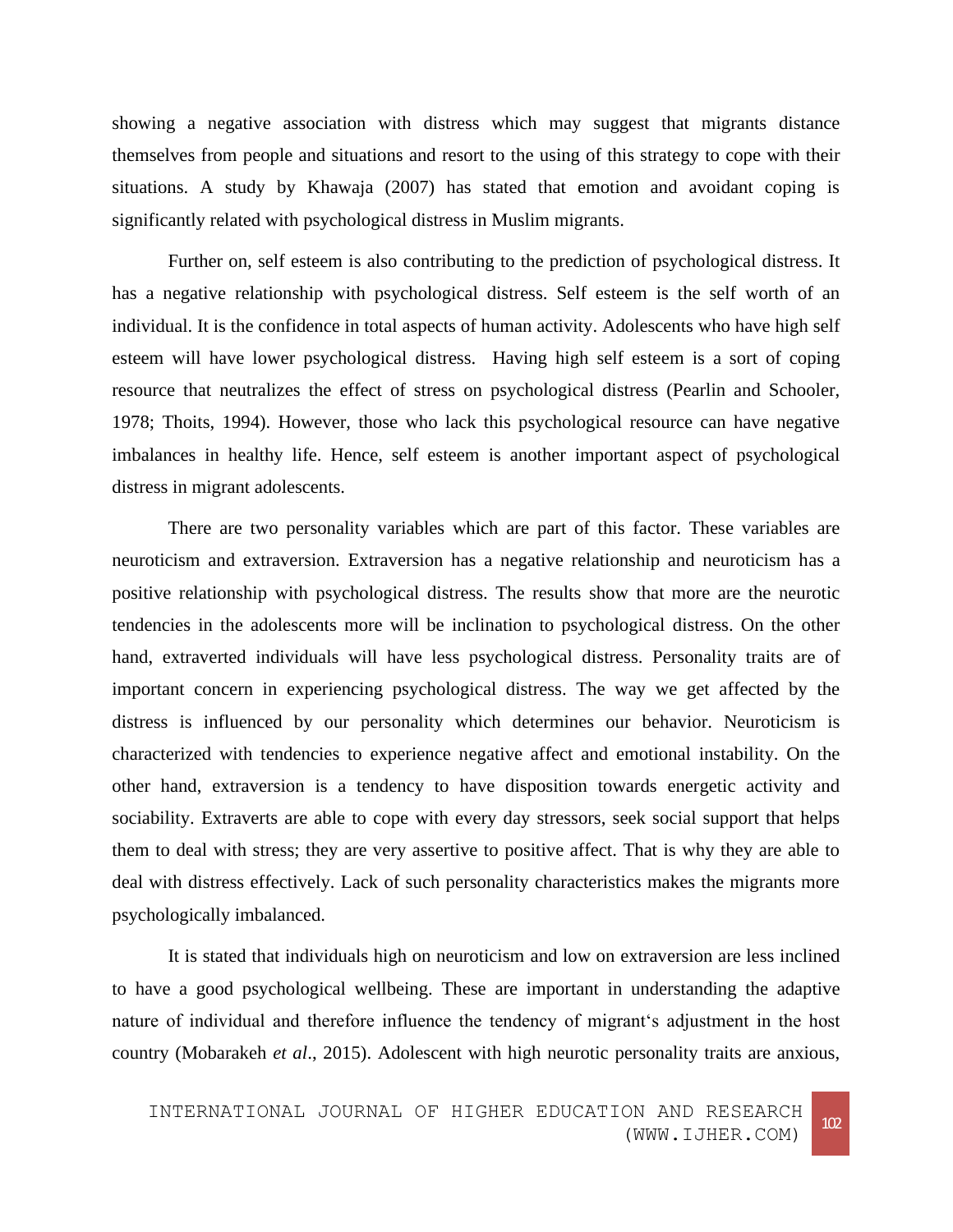depressive, moody, vulnerable and emotionally unstable (Garusifarshi, 2007). The psychosocial environment in terms of maladaptive coping strategies, attitude towards the future and lack of social support disturbs the health and social well-being (Ek *et al*., 2008). Thus, it can be concluded that the most important predictors obtained are social support and personality traits of neuroticism and extraversion including self esteem which help in predicting psychological distress in migrants.

#### **Family Environment**

**Family environment is the second important predictor of psychological distress in migrants**  $(\beta = -0.54, \beta < 0.01)$ . It comprises of all the variables of family environment i.e. cohesion, expressiveness, conflict, independence, achievement orientation, intellectual orientation, active recreational orientation, moral religious emphasis, organization and control. It can be stated from the results that family environment is an important predictor of psychological distress in migrants and has a negative relationship with psychological distress. Only conflict variable has a positive relationship with distress. The unfavorable family environment provides the individuals with insecure attachment which affects their psychological wellbeing. It is important to have a favorable family environment because it is an essential component for the normal functioning of individuals.

The home environment consists of the following three dimensions which tell us about the interaction among family members, i.e. relationship, personal growth and system maintenance. The relationship dimensions determine the capability of family members, how firmly they are close to each other, expressive and their proneness to conflictual atmosphere. The personal growth dimension indicates the tendency of individuals to self development, achievement orientation, intellectual orientation, active recreational orientation and moral religious emphasis. The system maintenance dimension provides the atmosphere which is organized and controlled. The whole perspective is based on family system theory which defines family as a small group of interrelated and interdependent individual elements.

Researchers have documented the role of family support in the psychological well being of individuals such as experiencing less stress (Dick, Manson and Beats, 1993). Cohesion is a protective factor against the harmful effect of stressors (Hovey and King, 1996). It is evident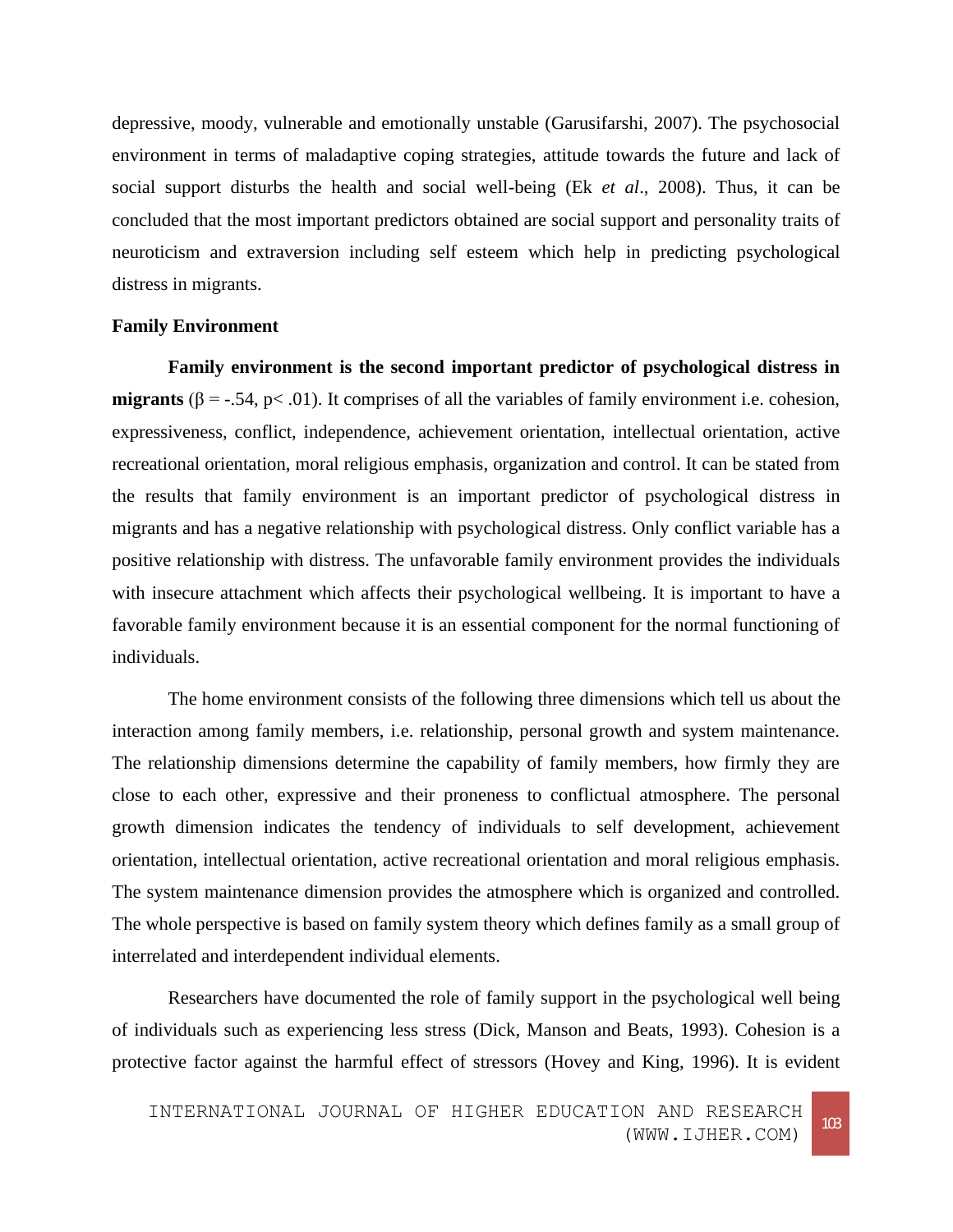from the studies that perceived family cohesion and support is the distinctive feature against psychological distress (Rivera, 2007). Family cohesion makes the emotional bond stronger that decreases the impact of stress (Rivera *et al*., 2008). Also, conflict in the family is related with adolescent's insecurity and psychological distress as well as aggressive behavior and conduct disorder (Wissink *et al*., 2006).

Migrants who live in non cohesive families experience high level of psychological distress (Baumeister and Leary, 1995). Supportive families with high degree of expressiveness are more likely to develop positive relationship which helps in combating psychological distress (Duong Tran, Lee and Khoi, 1996). Greenberg and Chen (1996) reported that the degree of warmth and acceptance by parents acts as a protective factor against psychological distress. Another study by Bankstan and Zhou (1997) illustrates that praise, approval, expression of physical affection and cooperation were negatively correlated with psychological distress.

This means that those who are nurtured in unfavorable family environments report more psychological distress than those whose upbringing occurs in cohesive and supportive family environments. It provide us with clear picture that if the home environment is not cohesive and there are no active recreational orientations, moral values, religious orientations, expressiveness of feelings and unity , it is bound to increase the feelings of distress in migrants.

The Indian culture also represents the collectivistic approach towards family structure. Strong family obligations followed by all members in the family provide the base for the healthy well being of individuals. The discrepancy in the family support system can result in range of psychological problems. The roots of personal growth are held in the family ties and relationships. Migration is one of the causes that vandalize the strong family networks. The restructuring of family relationships can cause psychological distress among Kashmiri migrants. The joint family system and its changing into a less integrated family system can increase their psychological problems (Dhingra and Arora, 2005) and feelings of loneliness (Parasuraman, 1986).

Further perusal of the factor table of family environment factor highlights few other variables i.e. self esteem, confrontive coping and three dimensions of personality which are extraversion, openness to experiences and agreeableness. This shows that along with the family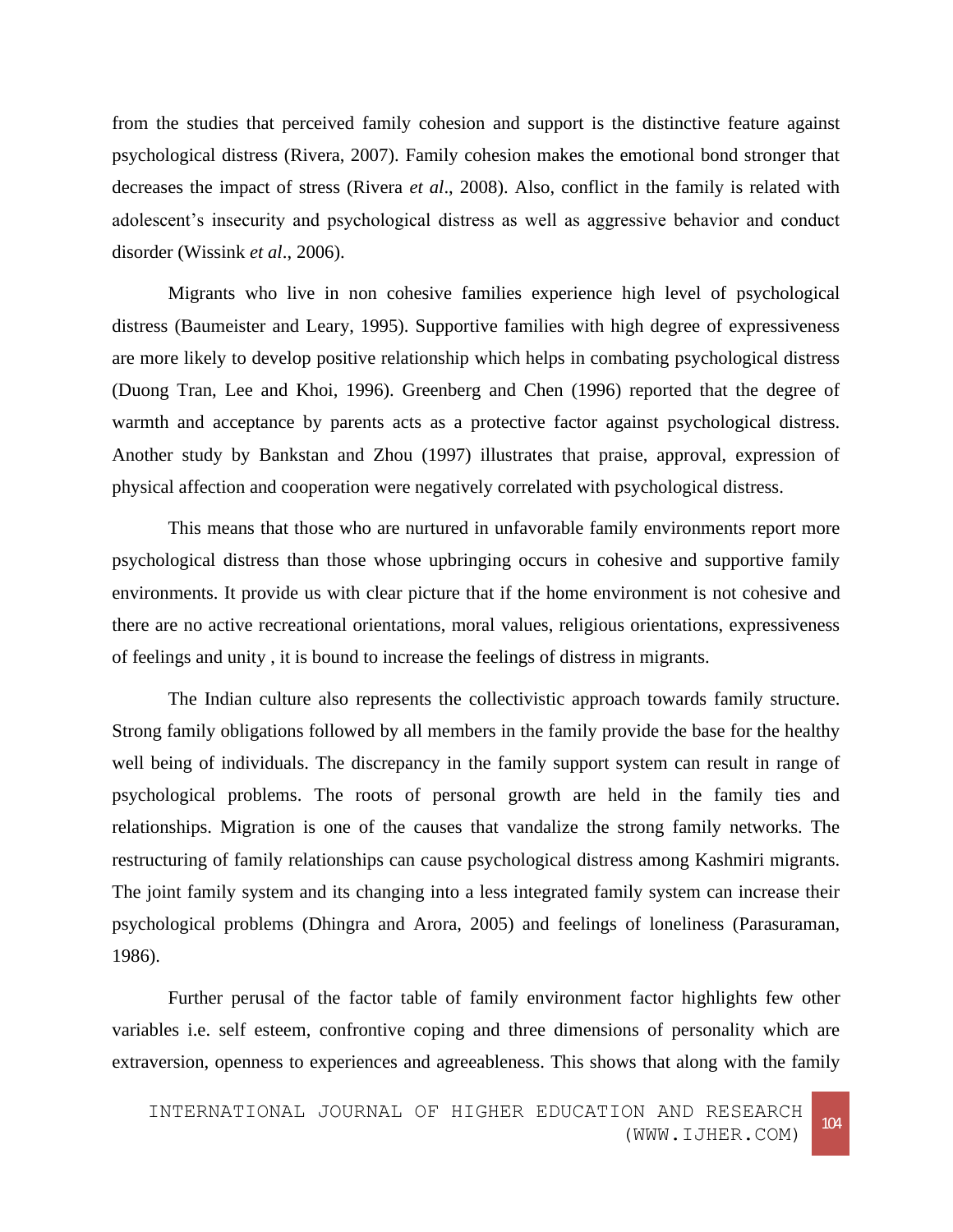dimensions personality variables and self esteem are also significantly predicting psychological distress. The three traits that have come significant and are negatively relating with psychological distress are extraversion, openness to experiences and agreeableness. So, it is clear from our results that these personality traits are of great importance as these traits will determine the adaptation process of the migrants especially the adolescents studying in schools and colleges. The personality traits of extraversion, openness to experiences and agreeableness are healthy traits. Extraversion is that trait of personality which directly effects distress. If these traits are present in adolescents, it will help in reducing psychological distress. However, if these traits are lacking, migrants will not be able to adapt themselves to the post migration environment.

Studies have stated that low extraversion predicts higher symptoms of distress. Similar results have also been reported for the other two dimensions of agreeableness and openness to experiences. These factors predicted the risk for both major and minor depression (Weiss *et al*., 2009; Hayward *et al*., 2013).

Self esteem has a negative relationship with psychological distress. Ritsner, Modai and Ponizovsky (2000) outline the risk factors like loss of professional status and social prestige among migrants that lowers their self esteem and results in higher distress, depression and anxiety. The feelings of hopelessness and helplessness, because of differences in the host and native cultures (Heras and Revilla, 1994), result in low self esteem among immigrant children (Rumbaut, 1994). Bhugra (2004) stated that self-esteem, personality traits, psychological robustness, cultural identity and acculturation are the risk and resilience factors that may affect the mental health of migrants.

Therefore, in conclusion it can be stated that family environment, personality traits and self esteem are important predictors of psychological distress. Having a good home environment, high self esteem, extraverted, open and agreeable personality traits will definitely be an important psycho-social resource to overcome psychological distress in migrant adolescents.

## **Factor of Coping**

As we move on, the coefficient value ( $\beta$  = -.27, p< .01) shows that **factor of coping is the significant predictors of psychological distress in migrants.** This factor comprises of all the dimensions of coping i.e. confrontive coping, distancing, self control, seeking social support,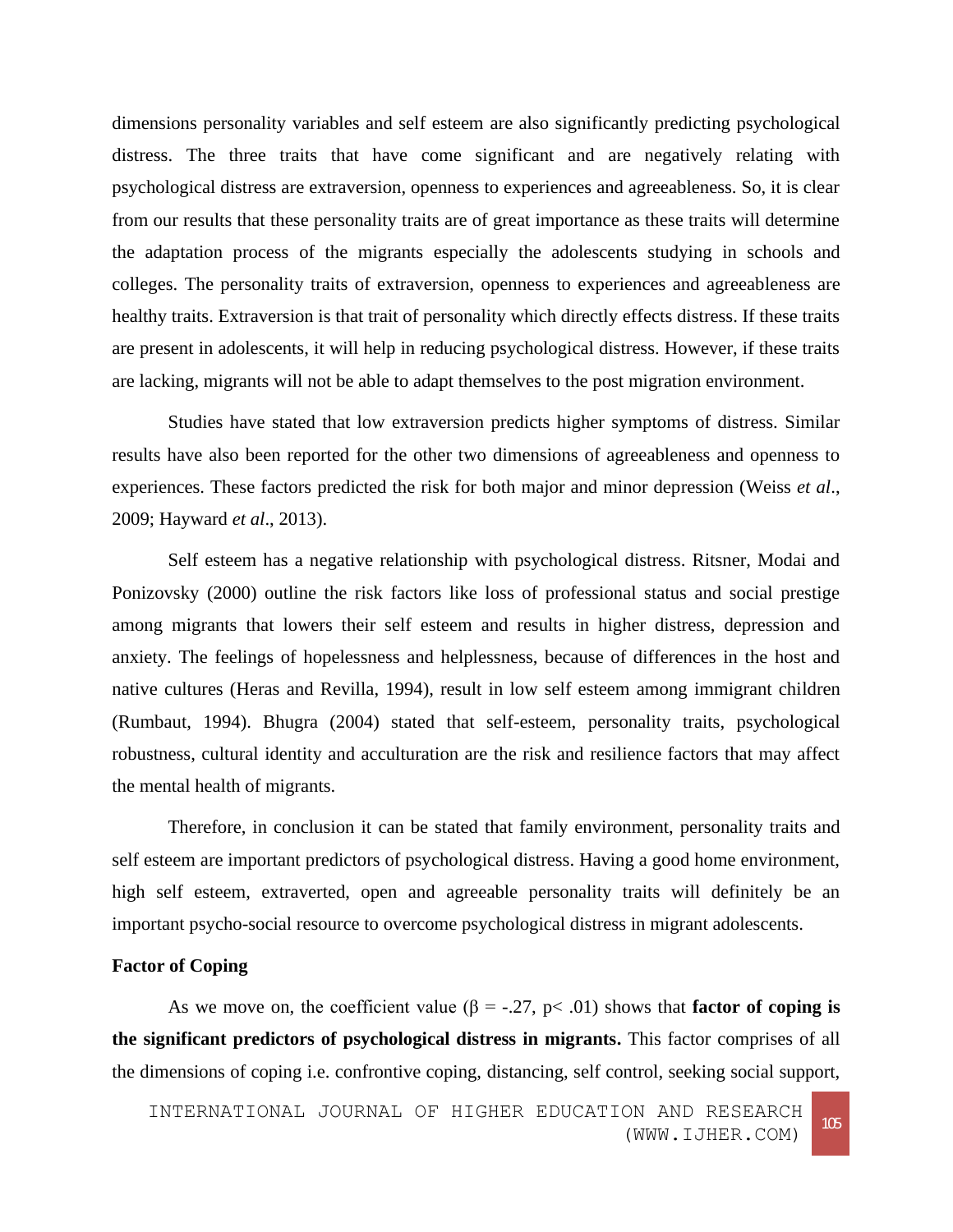accepting responsibility, escape avoidance, planful problem solving and positive reappraisal are significantly predicting psychological distress. All the dimensions of coping have negative relationship with psychological distress. So, here it can be very clearly stated that coping plays an important role in predicting psychological distress in migrants. This is a complete integrated factor.

The process of coping consists of cognitive and behavioral tendencies to cope with situational demands that one perceives as demanding. Coping skills are the characteristics or ways of dealing with difficulties. It refers to a person's ability to deal with different types of situations.

The stressful events following the migration hinder the process of coping that causes instability in the psychological well-being of migrant adolescents. There are individual differences in adopting various strategies to cope with the demands of life. Some use emotion focused coping whereas others used problem focused coping. Some use emotion focused in order to regulate their emotions in the stress while others adopt risk taking behaviors to counter the situation during crisis. Maladaptive utilization of coping strategies can be detrimental for the mental health of migrants. It might be one of the important causes for the psychological distress in migrants. Horwitz, Hill and King (2011) concluded that maladaptive coping strategies were predictors of depression in adolescents.

It is revealed from studies that the student community of Kashmiri migrants is under the great influence of physical and psychological problems. Coping tendencies get affected due to the prolonged exposure to the inconsistencies of the changing environment (Dhingra and Arora, 2005). The results are in line with study of Walsh, Shulman and Maurer (2008) who stated that greater the experienced immigration distress, the greater the experienced difficulty of stressful life events and the lower the level of coping.

Studies have shown that if migrants use strategies like distraction or substance abuse, it is because they are experiencing lot of stress. Also, these migrants use emotion focused coping and denial in order to overcome stress. They even engage in delayed emotional processing when facing problems which may cause long term problems. The positive coping strategies are always related to positive mental health outcomes. These adaptive coping strategies include positive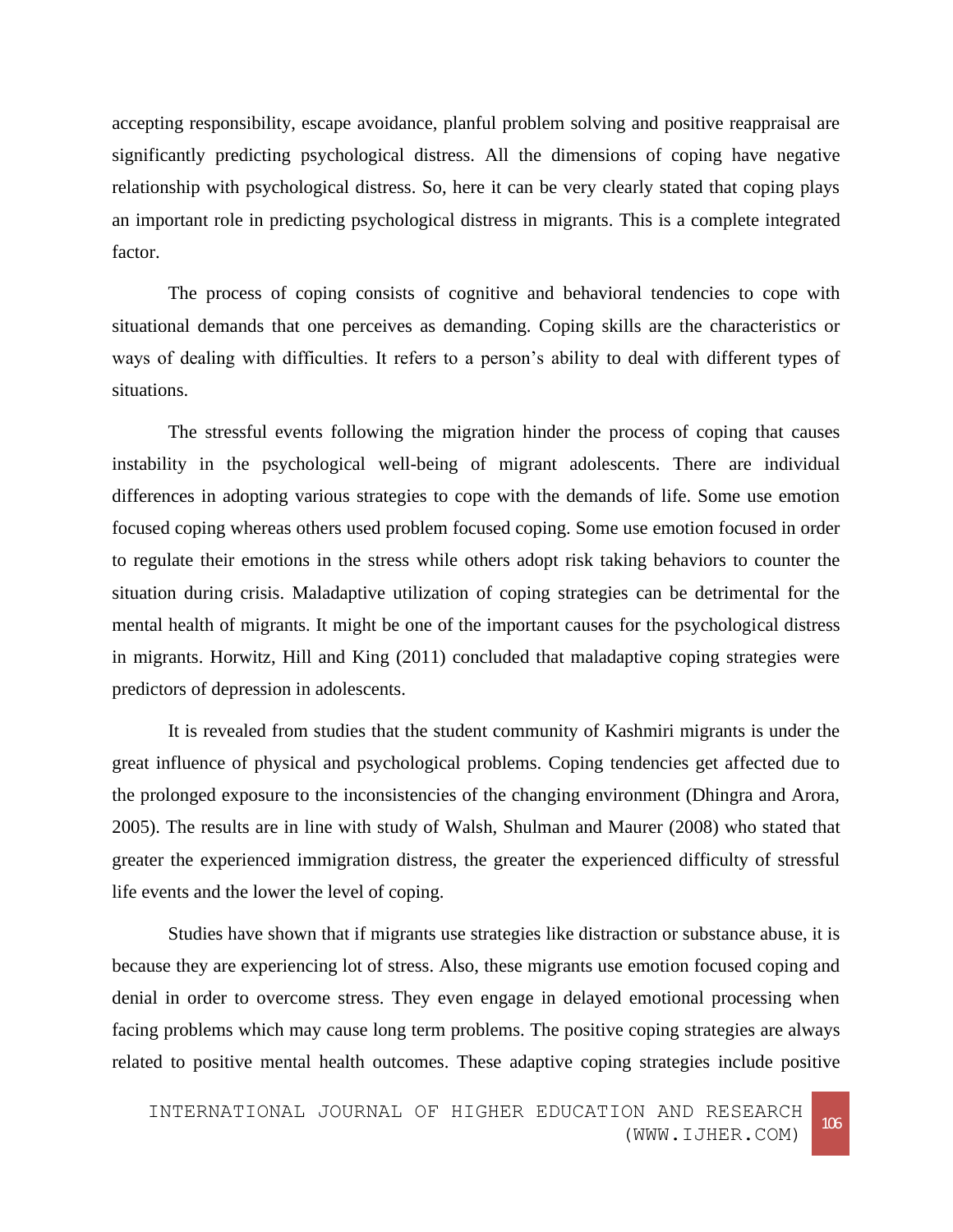reframing, humor, planning and support. So migrants who rely on approach coping rather than avoidance coping will have better outcomes. The ineffective use of coping strategies in the form of avoidance or withdrawal results in range of mental health problems in migrants (Busse and O'Mahoney, 2000).

Hence, coping patterns influence the state of psychological distress in migrants. Concluding about the importance of this factor structure, it can be stated that review supports that adaptive use of coping strategies will decrease distress in migrants. These strategies are used depending upon the everyday situations of the migrants. Migrants who are not able to utilize them will face problems in adaptations in their new environment.

## **Personality Factor**

Further perusal of the table 3 shows that the **personality factor is the next factor predicting psychological distress in migrants**. Its regression weight is  $(\beta = -10, p < .01)$ . It shows that the three personality traits that are significantly contributing to psychological distress of migrants are openness to experiences, conscientiousness and agreeableness and are negatively related with psychological distress.

Personality trait is the unique blend of personal dispositions that either outsource the uniqueness of individuals or characterize their differences. Personality is a distinctive characteristic of an individual which remains consistent and contributes in self adjustment of migrants. Personality traits anticipate the nature of threat and enhance our capability to deal with the distress. Some personality aspects support the adjustment process whereas other refrain it.

Openness is the tendency to explore new experiences. It is the interest in various aspects and is a high curiosity for wide perspectives. People who are open are more flexible. They are able to accept challenges and are able to contribute creative ideas in solving various problems. Conscientiousness refers to orderliness, discipline and is related to achievement orientations and self motivation. Agreeable individuals are more helpful, avoid conflict, understand the differences and are altruistic. The conscientiousness and agreeableness are the predictors of social emotional adjustment in migrant children (Subroto, Wati and Satiadarma, 2015).

It can be seen that these variables are important predictors and are also positively related to each other. Our result is supported by the study of Weiss *et al.* (2009) who state that low

INTERNATIONAL JOURNAL OF HIGHER EDUCATION AND RESEARCH (WWW.IJHER.COM) <sup>107</sup>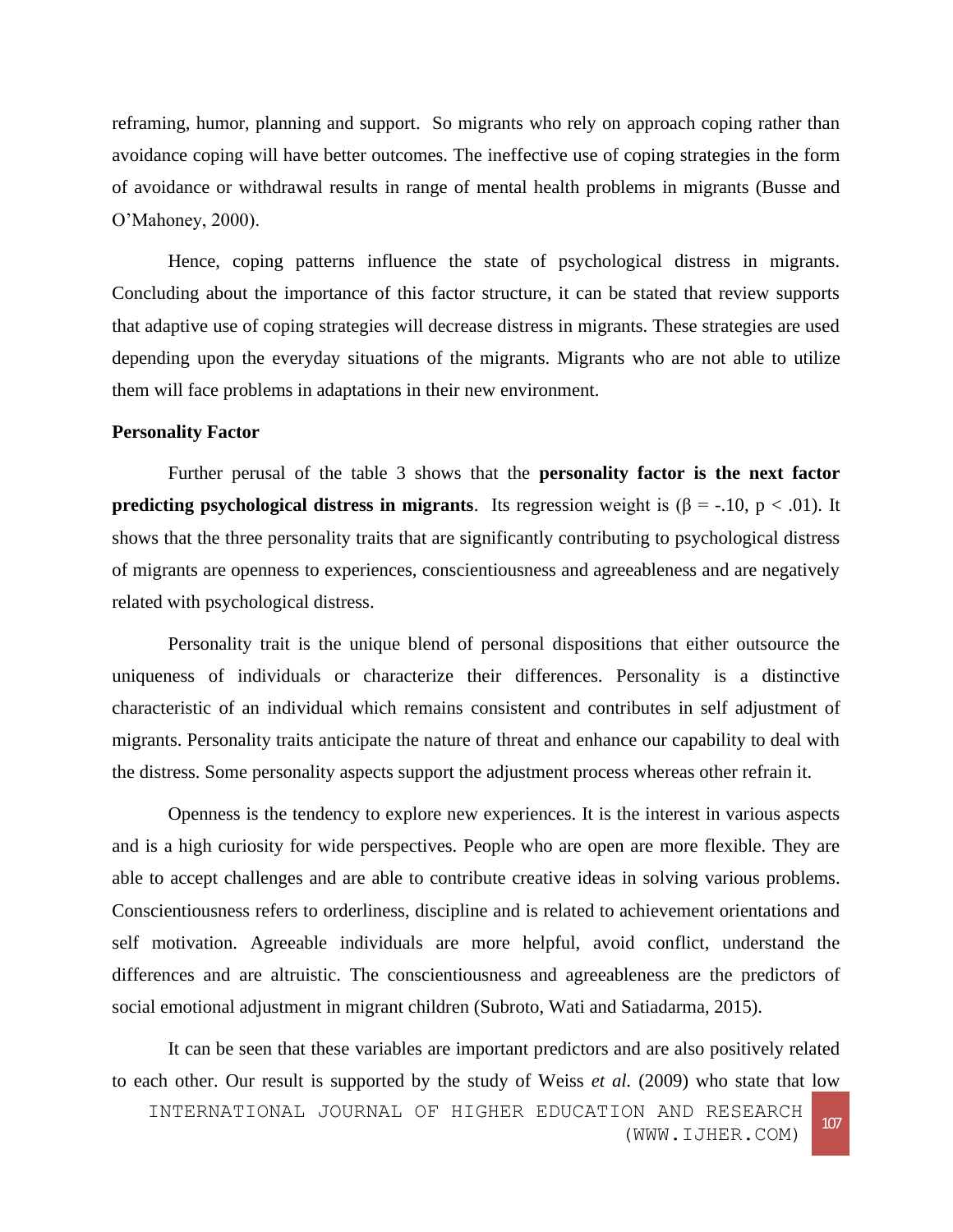conscientiousness, agreeableness and openness to experiences predicted depression. Individual differences in conscientiousness, agreeableness and openness to experiences can play a major role in prediction of depression. It can be said that the combination of these personality traits in migrant adolescents are the key perspectives for reducing mental health risk in the form of psychological distress.

In a study by Paulauskaite *et al*. (2010), connection has been found between conscientiousness and migration. Aluja and Garcia (2004) have found that conscientiousness is connected with order and responsibility and those who possess this trait are very enthusiastic about their country and family. Personality traits are the predictors of pro-immigrant attitude in which agreeableness shows the strongest association (Gallego and Pardos-Prado, 2013). Openness to experiences is an important aspect of migration (Jokela, 2009). Having high conscientiousness is related to positive wellbeing (Steel, Schmidt and Shultz, 2008) because such individuals alter the situation more specifically (Mccrae and Costa, 1991), are highly goal oriented (Barrick, Mount and Strauss, 1993) and are highly motivated beings (Judge and Ilies, 2002). They have competent tendencies and are capable of higher well being (McGregor and Little, 1998). These studies suggest that these traits have adaptive consistencies for leading a balanced life. Hence, personality traits more specifically agreeableness, openness to experiences and conscientiousness are the important characteristics that predict the migrant's psychological distress. Lack of these traits may enhance psychological distress in migrants.

## **Conclusion**

Step wise regression analysis was applied in order to obtain the most significant predictors of psychological distress in migrants. There are four main significant predictors which are explained in association with psychological distress. If we see the importance of predictors in migrants, it can be clearly suggested that social support, family environment, coping and personality traits are all important and significant predictors of psychological distress in migrants. If the social support system is weakened, psychological distress is increased. Coping strategies if utilized effectively can reduce psychological distress in migrants. Having a cohesive and expressive atmosphere reduces the psychological distress in migrants. And lastly, personality traits of extraversion, openness to experiences, conscientiousness and agreeableness are all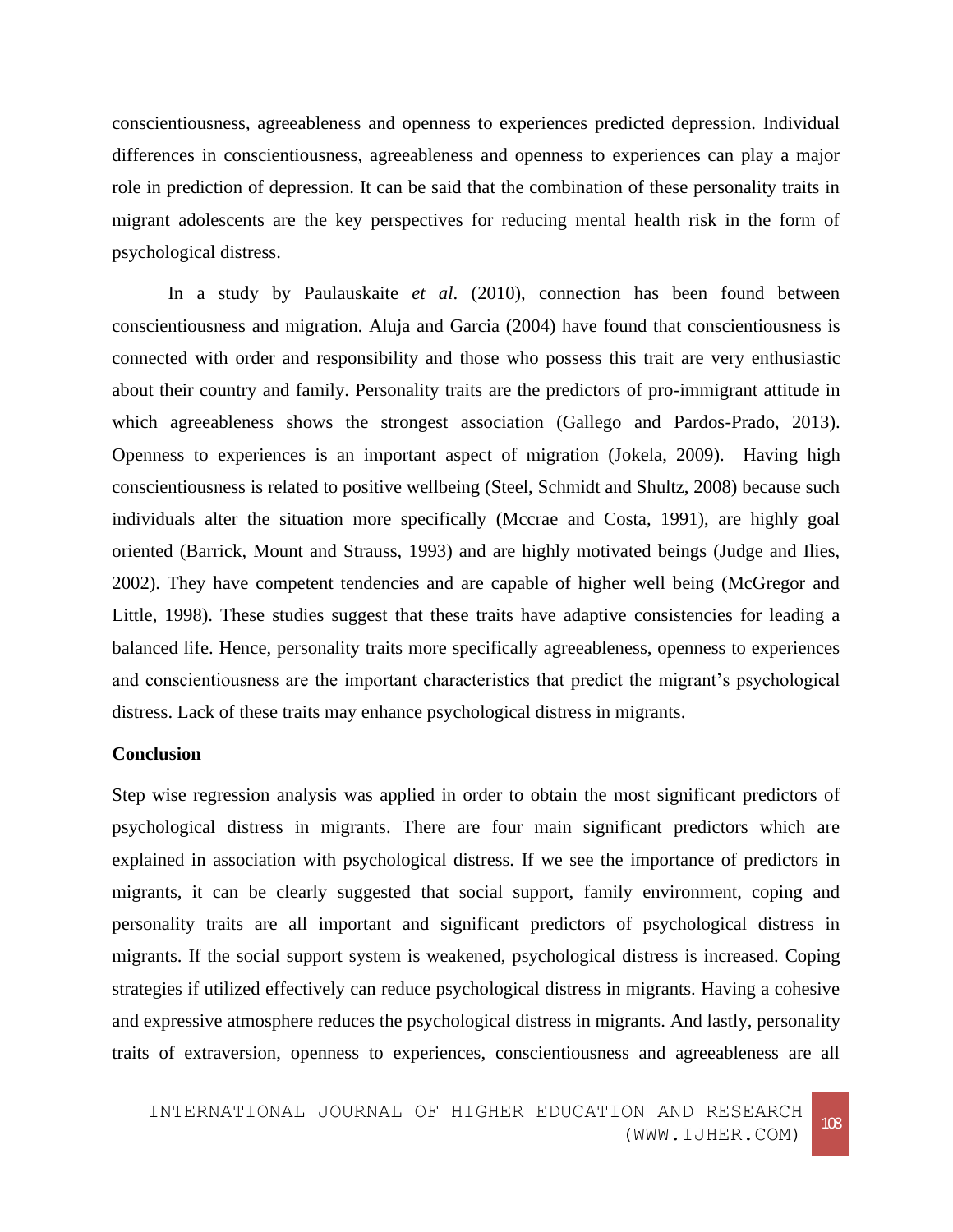positive factors for a healthy personality and are beneficial for reducing psychological distress in migrants. As already suggested, migrants are undergoing lots of stresses in their life and continued exposure to these stressors will lead them to a state of increased distress. However, if changes are made in these psycho-social resources, they can be beneficial in reducing in the distress they are experiencing. One interesting finding is that all the personality traits are coming significant which may suggest the importance of personality in understanding the behavior of migrants. Having a healthy personality can reduce psychological distress in migrants.

## **References**

Aluja, A., & Garcia, L. (2004). Relationships between big five personality factors and values. *Social Behavior and Personality*, *32*(7), 619–626.

- Aneshensel, C. (1992). Social stress: theory and research. *Annual Review of Sociology,* 18, 15- 38. In Yao, L. (2012). Household migration, social support, and psychosocial health: The perspective from migrant-sending areas. *Social Science and Medicine, 74*, 135-142.
- Bankston, C.L., & Zhou, M. (1997). Valedictories and delinquents: The bifurcation of Vietnamese- American youth. *Deviant Behavior*, *18*(4), 343-363.
- Barrick, M.R., Mount, M.K & Strauss, J.P. (1993). Conscientiousness and performance of sales representatives-test of the mediating effects of goal setting. *Journal of Applied Psychology, 78*, 715-722.
- Bartkeviciene, A., & Raudeliunaite, R. (2013). Social support strategies for immigrants: the context of social work practice in Lithuania*. Journal of Arts and Humanities, 2* (3), 90- 97.
- Baumeister, R.F., & Leary, M.R. (1995). The need to belong: Desire for interpersonal attachments as a fundamental human motivation. *Psychological Bulletin*, *117*, 497-529.
- Beiser, M. (1999). Influences of time, ethnicity and attachment on depression in Southeast Asian Refugees. *American Journal of Psychiatry*, *145*(1), 46-51.

Bhugra, D. (2004). Migration and mental health. *Acta Psychiatrica Scandinavica, 109*, 248-258.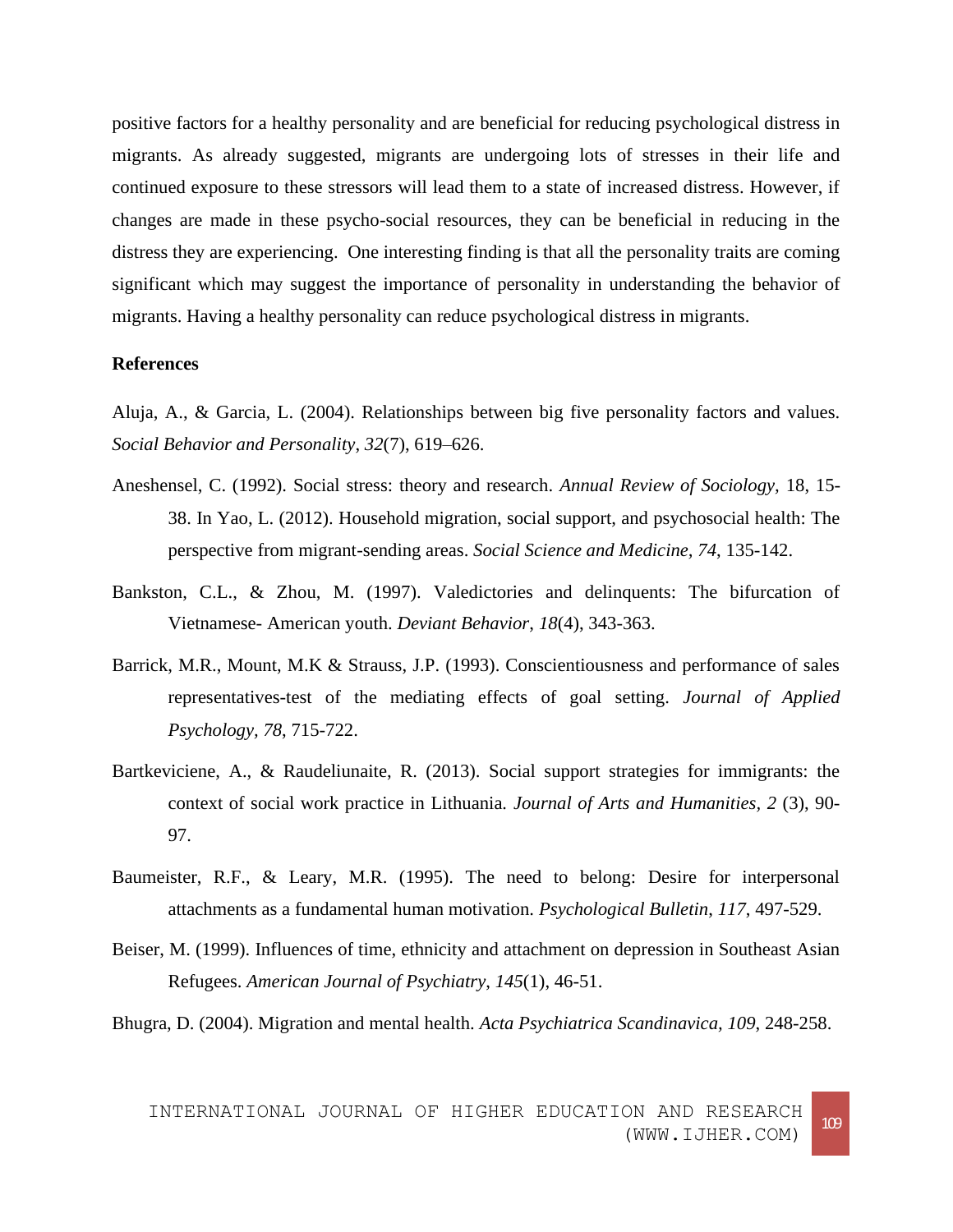- Blair, R.G. (2000). Risk Factors Associated with PTSD and major depression among Cambodian refugees in Utah. *Health and Social Work, 25*(1), 23-30.
- Busse, D., & O'Mahoney, G.P. (2000). *Migration Issues in Mental Health: A Review*. In Draganovic, S. (2011). Mental health and Coping Strategies of Bosnian Immigrants in Switzerland. Facta Universitatis. *Series: Philosophy, Sociology, Psychology and History*, *10*(2), 195 – 202.
- Chari, P.R., Joseph., & Chander. (Ed.). (2003). *Missing Boundaries*. New Delhi: Manohar Publications.
- Cohen, S., & Hoberman, H. (1983). Positive events and social supports as buffers of life change stress. *Journal of Applied Social Psychology*, *13*, 99-125.
- Costa, P. T., & McCrae, R. R. (1992). Revised NEO Personality Inventory (NEO-PI-R) and NEO Five-Factor Inventory (NEO-FFI) professional manual. Odessa, FL: Psychological Assessment Resources. New York.
- Dhingra, R., & Arora, V. (2005). At the cross roads: Families in distress*. Journal of Human Ecology, 17*(3), 217-222.
- Dick, R.W., Manson, S.M., & Beats, J. (1993). Alcohol use among male and female Native American adolescents: Patterns and correlates of student drinking in a boarding school. *Journal of Studies on Alcohol*, *54*, 172–177.
- [Drogendijk, A.N.](http://www.ncbi.nlm.nih.gov/pubmed/?term=Drogendijk%20AN%5BAuthor%5D&cauthor=true&cauthor_uid=21972280), [van der Velden, P.G.](http://www.ncbi.nlm.nih.gov/pubmed/?term=van%20der%20Velden%20PG%5BAuthor%5D&cauthor=true&cauthor_uid=21972280), [Gersons, B.P.](http://www.ncbi.nlm.nih.gov/pubmed/?term=Gersons%20BP%5BAuthor%5D&cauthor=true&cauthor_uid=21972280), & [Kleber, R.J.](http://www.ncbi.nlm.nih.gov/pubmed/?term=Kleber%20RJ%5BAuthor%5D&cauthor=true&cauthor_uid=21972280) (2011). Lack of perceived social support among immigrants after disaster: Comparative study. *British Journal of Psychiatry*, *198*(4), 317-22.
- DuongTran, O, Lee, S., & Khoi, S. (1996). Ethnic and gender differences in parental expectations and life stress. *Child and Adolescent Social Work Journal, 13*, 515-526.
- Ek, E., Koiranen, M., Raatikka, V.P., Ja¨rvelin, M.R.., & Taanila, A. (2008). Psychosocial factors as mediators between migration and subjective well-being among young Finnish adults. *Social Science and Medicine, 66*, 1545e1556.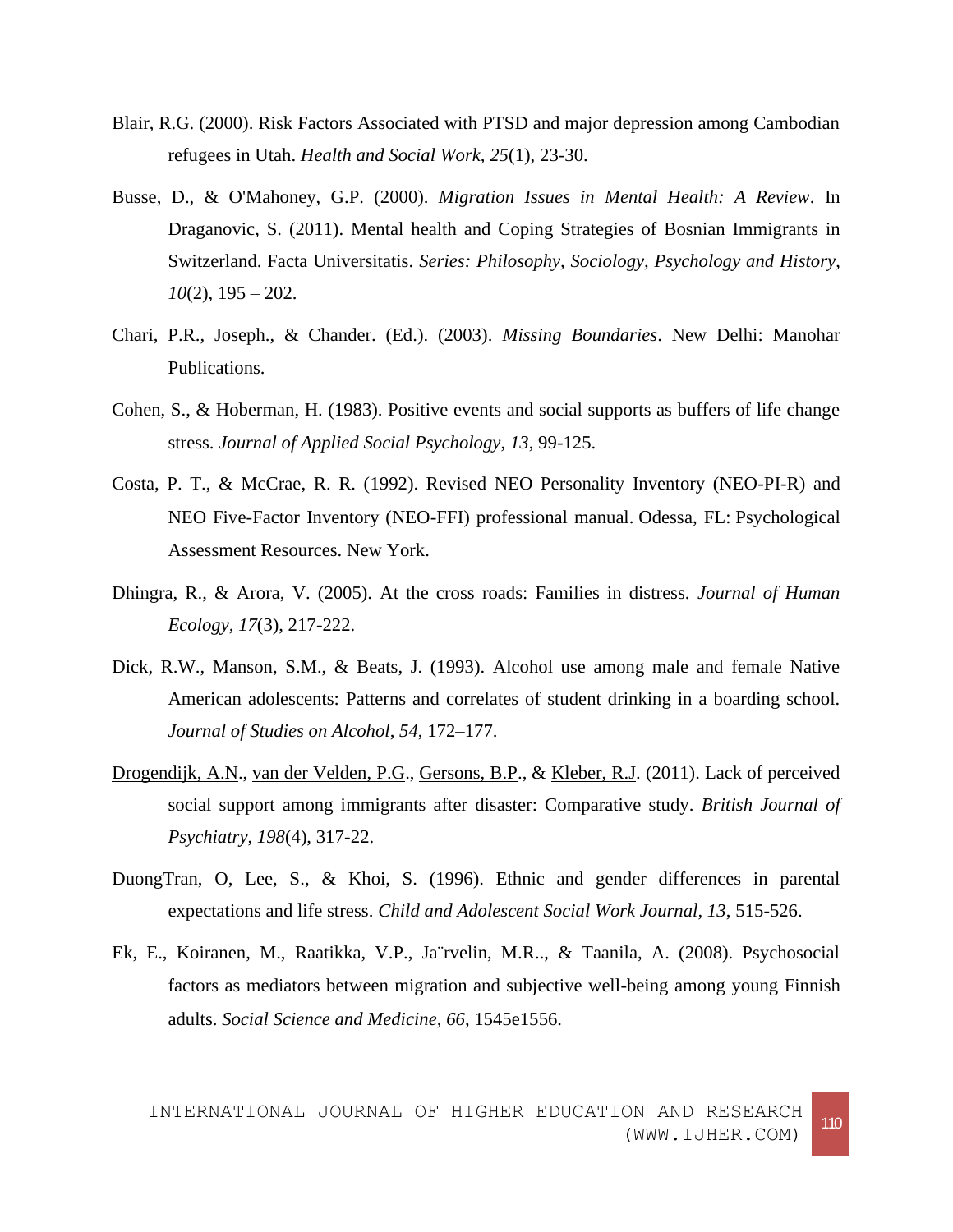- Folkman, S., & Lazarus, R.S. (1988). *Ways of Coping Questionnaire*. Consulting Psychologist Press, Inc.
- Gallego, A., & Pardos-Prado, S. (2013). The big five personality traits and attitudes towards immigrants. *Journal of Ethnic and Migration Studies*, doi: 10.1080/1369183X.2013.826131.
- Garusifarshi, M. T. (2007). The relationships between dimension big five personality and psychological well-being among college students in Tabriz University Azarbaijan. *Journal of Tabriz University*, *4*(7), 65-77.
- Goldberg, D., & Williams, P. (1988). A user's guide to the General Health Questionnaire. Windsor, UK: NFER-Nelson.
- Greenberger, E., & Chen, C. (1996). Perceived family relationships and depressed mood in early and late adolescent: A comparison of European and Asian Americans. *Developmental Psychology, 32*(4), 707-716*.*
- Hayward. R. D, Taylor. W. D, Smoski. M. J, Steffens. D. C., & Payne. M. E. (2013). Association of Five-Factor Model Personality Domains and facets with presence, onset, and treatment outcomes of major depression in older adults. *American Journal of Geriatric Psychiatry, 21*(1), 88-96.
- Heras, P., & Revilla, L.A. (1994). Acculturation, Generational Status, and Family Environment of Filipino.
- Horwitz, A.G, Hill, R.M., & King, CA. (2011). Specific coping behaviors in relation to adolescent depression and suicidal ideation. *Journal of Adolescence, 34*, 1077–1085.
- Hovey, J.D., & King, C.A. (1996). Acculturative stress, depression, and suicidal ideation among immigrant and second generation Latino adolescents*. Journal of the American Academy of Child Adolescent Psychiatry, 35*, 1183–1192.
- Jokela, M. (2009). Personality predicts migration within and between states. *Journal of Research in Personality*, *43*, 79-83.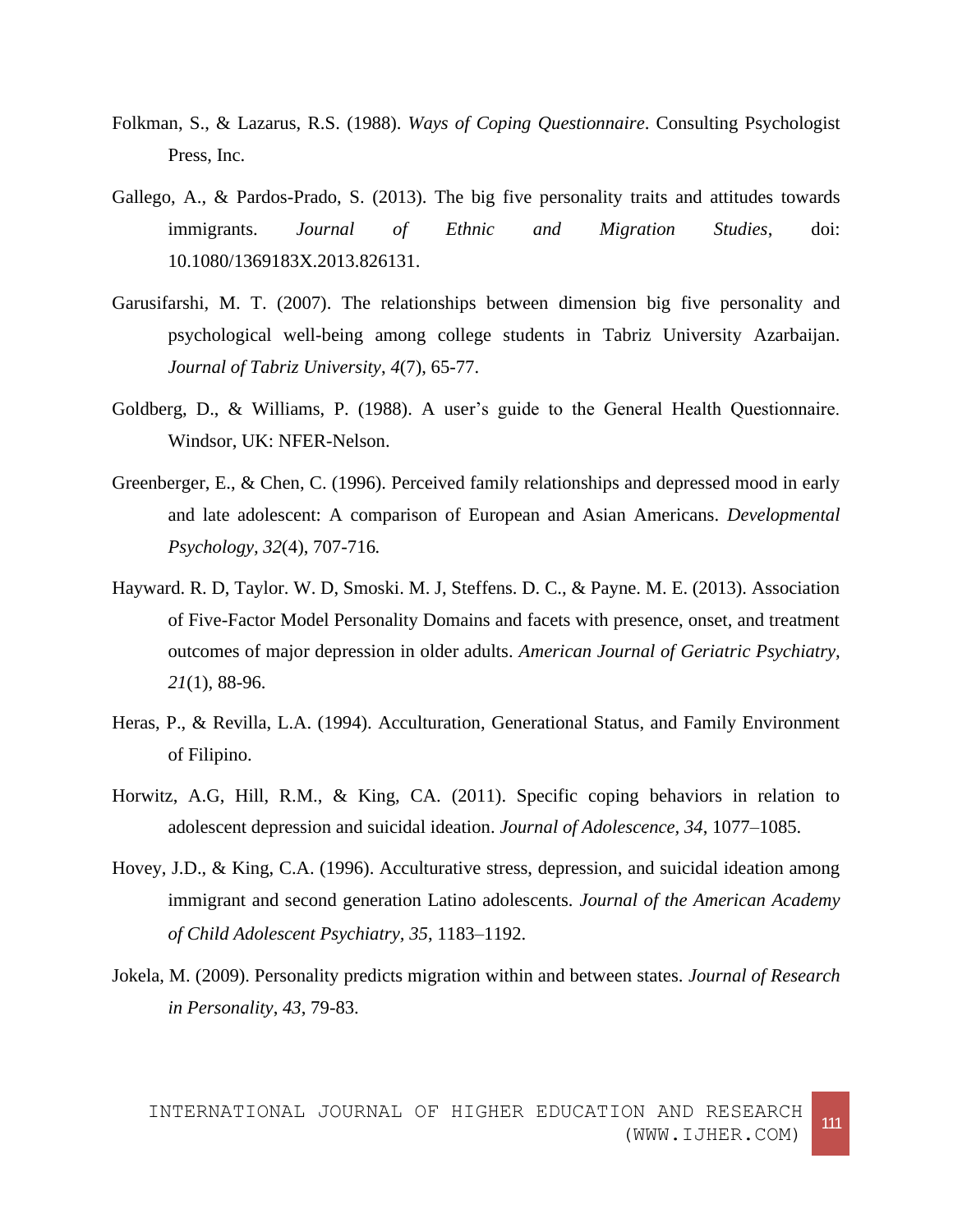- Judge, T. A., & Ilies, R. (2002). Relationship of personality to performance motivation: A metaanalytic review. *Journal of Applied Psychology, 87*, 797- 807.
- Khawaja, N. G. (2007). The predictors of psychological distress among Muslim migrants in Australia. *Journal of Muslim Mental Health, 2*, 39-56.
- Lazarus, R S, (1966). *Psychological Stress and the Coping Process*. New York: McGraw-Hill.
- Lazarus, R.S., & Folkman, S. (1984). Stress, Appraisal and Coping. In Ryan,D., Dooley, B., & Benson, C. (2008). Theoretical Perspectives on Post-Migration Adaptation and Psychological Well-Being among Refugees: Towards a Resource-Based Model. *Journal of Refugee Studies, 21*(1), 1-18.
- *Mallett, R., Leff, J., Bhugra, D., Pang, D., & Zhao, J.H. (2002). Social environment, ethnicity and schizophrenia. A case-control study. Social Psychiatry Psychiatric Epidemiology, 37, 329-335.*
- Mccrae, R. R., & Costa, P. T. (1991). Adding liebe und arbeit the full 5-factor model and wellbeing. *Personality and Social Psychology Bulletin, 17*, 227-232.
- McGregor, I., & Little, B. R. (1998). Personal projects, happiness, and meaning: On doing well and being yourself. *Journal of Personality and Social Psychology, 74*, 494-512.
- Mobarakeh, M.R.V., Juhari, R., Yaacob, S., Redzuan, M., & Mobarakeh, S. (2015). The Effects of Personality Traits and Psychological Well-Being amongIranian Adolescent Migrants inKuala-Lumpur, Malaysia. *Journal of Humanities and Social Science* (IOSR-JHSS), *20* (7), 25-28 e-ISSN: 2279-0837, p-ISSN: 2279-0845.
- Moss, R.H., & Moos, B.S. (1986). Manual for Family Environment Scale, Consulting Psychologists press Inc, Palo Alto, California.
- Parasuraman, S. (1986). Migration and its Effect on the Family. *Indian Journal of Social Work*, *47*(1), 1-14.
- Paulauskaite, E., Seibokaite, L., & Endriulaitiene, A. (2010). Big five personality traits linked with migratory intentions in Lithuanian student sample. International *Journal of Psychology: A Biopsychosocial Approach*, *7*, 41-58.

INTERNATIONAL JOURNAL OF HIGHER EDUCATION AND RESEARCH (WWW.IJHER.COM) <sup>112</sup>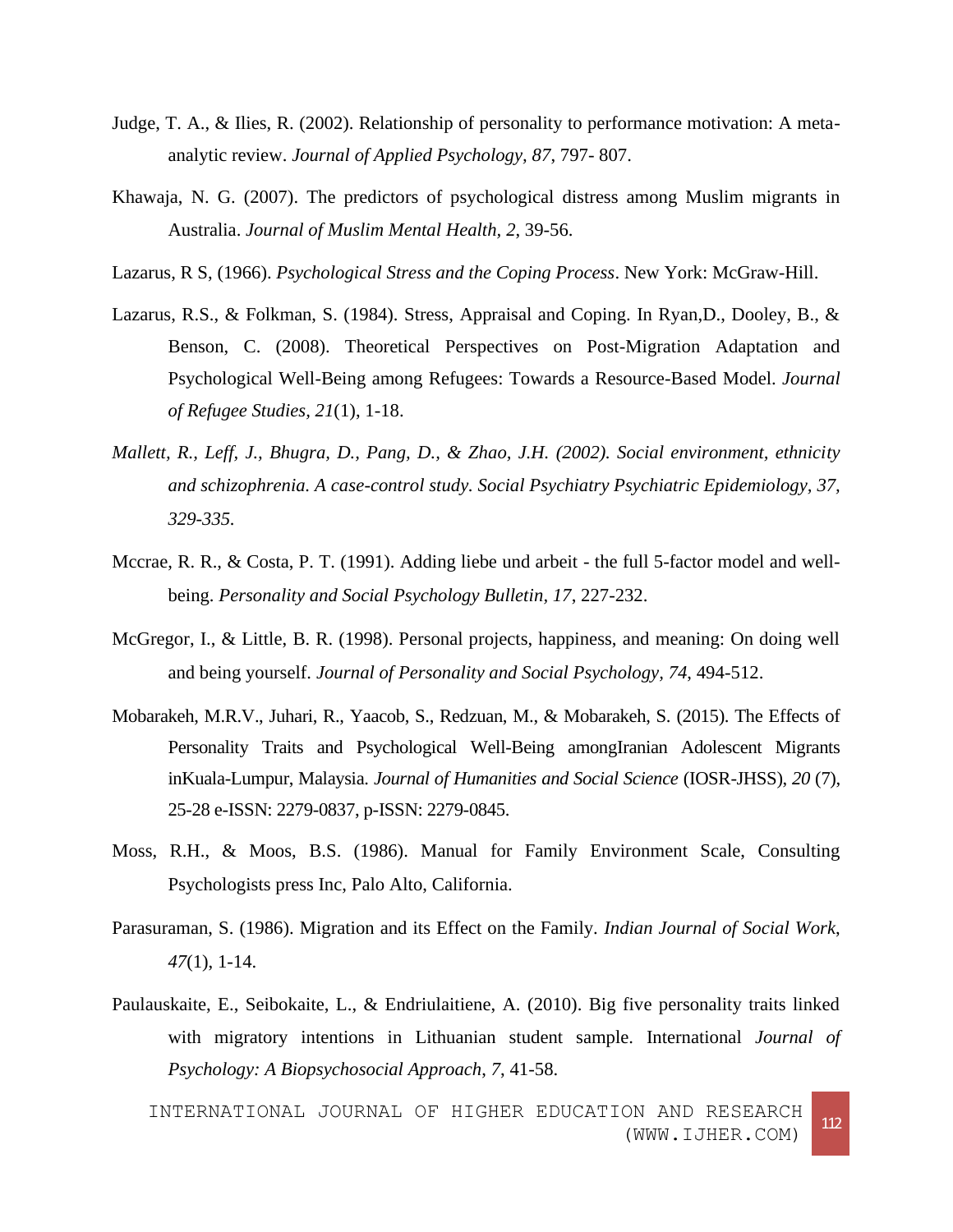- Pearlin, L. I., & Schooler, C. (1978). The Structure of Coping. *Journal of Health and Social Behavior*, *19*, 2-21.
- Pearlin, L.I. (1989). The sociological study of stress. *Journal of Health and Social Behavior*, *30*(3), 241-256.
- Ritsner, M., Modai, I., & Ponizovsky, A. (2000). The stress support patterns and psychological distress of immigrants. *Stress and Health, 16*(3), 139-47.
- Rivera, F.I. (2007). Contextualizing the experience of Young Latino Adults: The Relationship between acculturation and depression. *Journal of Immigrant and Minority Health*, *3*, 237–244.
- Rivera, F.I., Guarnaccia, P.J., Mulvaney-Day, N., Lin, J.Y., Torres, M., & Algeria, M. (2008). Family cohesion and its relationship to psychological distress among Latino Groups. *Hispanic Journal of Behavioral Science*, *30*(3), 357–378.
- Rosenberg, M. (1965). Rosenberg self-esteem survey. *Society and adolescent self-image*, Princeton, NJ: Princeton University Press.
- Rumbaut, R.G. (1994). The Crucible within: Ethnic Identity, Self-Esteem, and Segmented Assimilation among Children of Immigrants. *International Migration Review*, *28*(4), 748- 794.
- Ryan, D., Dooley, B., & Benson, C. (2008). Theoretical Perspectives on Post-Migration Adaptation and Psychological Well-Being among Refugees: Towards a Resource-Based Model. *Journal of Refugees Studies, 21*(1), 1-18.
- Silove, D., Steel, Z., & McGorry, P. (1998). Trauma Exposure, Post Migration Stressors and Symptoms of Post Traumatic Stress in Tamil Asylum-seekers: comparison with Refugees. *Acta Psychiatrica Scandinavica, 97*, 175-181.
- *Silveira, E.R., & Ebrahim, S. (1998). Social determinants of psychiatric morbidity and wellbeing in immigrant elders and whites in east London. International Journal of Geriatric Psychiatry, 13, 801-812.*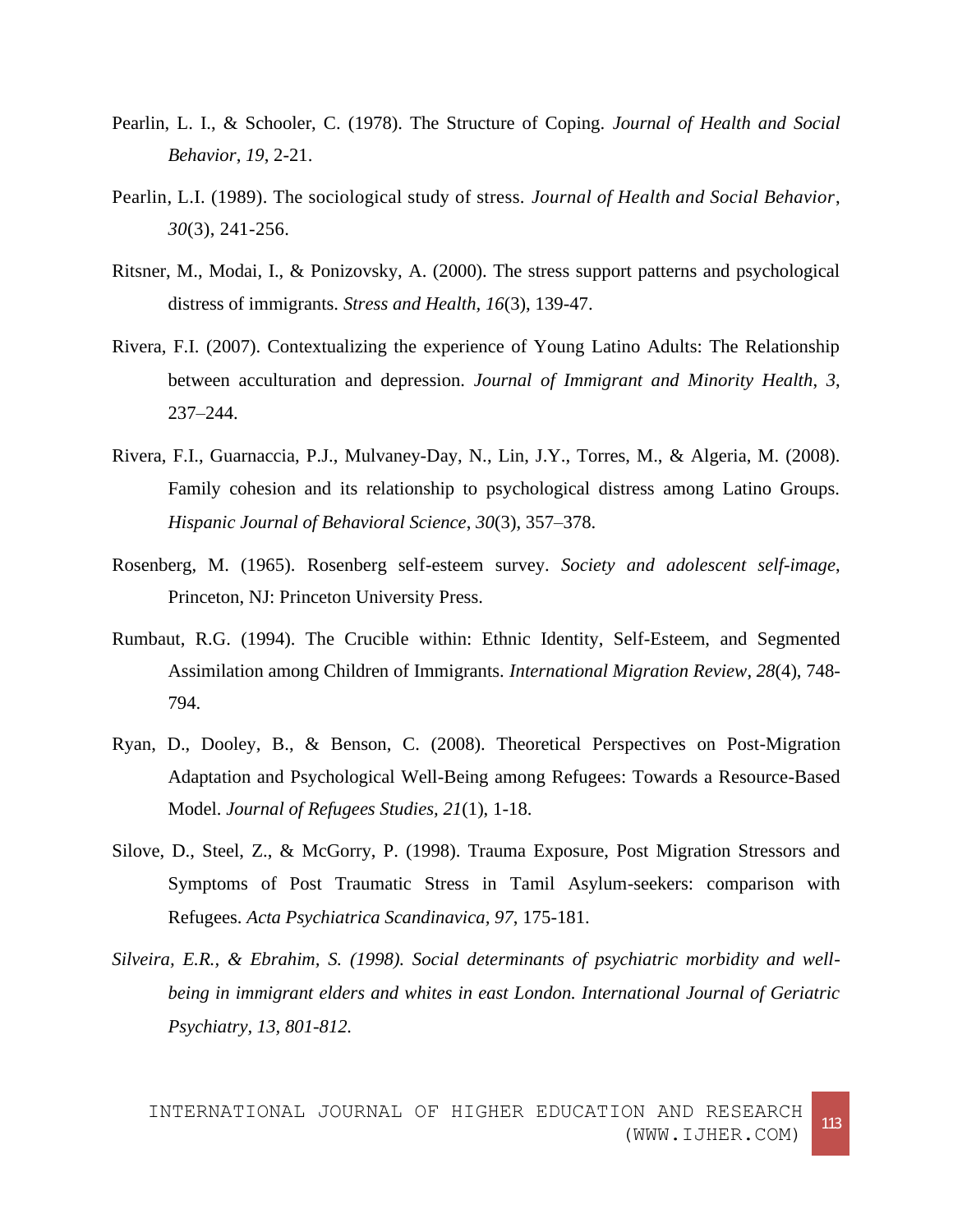- Singh, D., Gupta, K., Bakhshi, A., & Charak, R. (2015). Effect of General Health Status and Social Support on Psychological Wellbeing among the Kashmiri Migrants. *Journal of Indian Health Psychology, 9*(2), 41-50*.*
- Sood, S., & Bakhshi, A. (2014). Quality of life: gender differences in aged Kashmiri migrants in Jammu, India. *Andhra Pradesh Journal Psychological Medicine, 15*(2), 187-192.
- Steel, P., Schmidt, J., & Shultz, J. (2008). Refining the relationship between personality and subjective well-being. *Psychological Bulletin, 134*, 138-161.
- Subroto, U., Wati, L., & Satiadarma, M.P. (2015). Personality tendency that contributes self adjustment of the Migrant Students in Jakarta. Personality tendency that contributes self adjustment of the migrant students in Jakarta. *The Asian Conference on Education. International Academic Forum*, ISSN: 2186-5892.
- Syed H.R, Dalgard O.S, Dalen I, Claussen B, Hussain A, Selmer R & Ahlberg N. (2006). Psychosocial factors and distress: A comparison between ethnic Nowgerians and ethnic Pakistan in Oslo, Norway. *BMC Public Health, 6*(182), 1-9.
- Thoits, A.P. (1995). Stress, coping and social support processes. Where are we? What next?. *Journal of Health and Social Behavior, 35*, 53-79.
- Thoits, P.A. (1994). Stressors and Problem-Solving: The Individual as Psychological Activist. In Marcussen, K. (2006). Identities, Self-Esteem, and Psychological Distress: An Application of Identity-Discrepancy Theory. *Sociological Perspectives, 49*(1), 1-24.
- Van Tilburg, M.A.,Vingerhoets, A.J., & Van Heck, G.L. (1996) .Homesickness: A review of the literature. *Psychological Medicine, 26,* 899-912.
- Walsh, S., Shulman, S., & Maurer, O. (2008). Immigration distress, mental health status and coping among young immigrants: A 1-year follow-up study. *International Journal of Intercultural Relations*, *32*, 371–384.
- Weiss, A., Sutin, A. R., Duberstein, P. R., Friedman, B., Bagby, R. M., & Costa, P. T., Jr. (2009). The personality domains and styles of the five-factor model are related to incident depression in medicare recipients aged 65 to 100. *American Journal of Geriatric Psychiatry, 17*(7), 591-601.